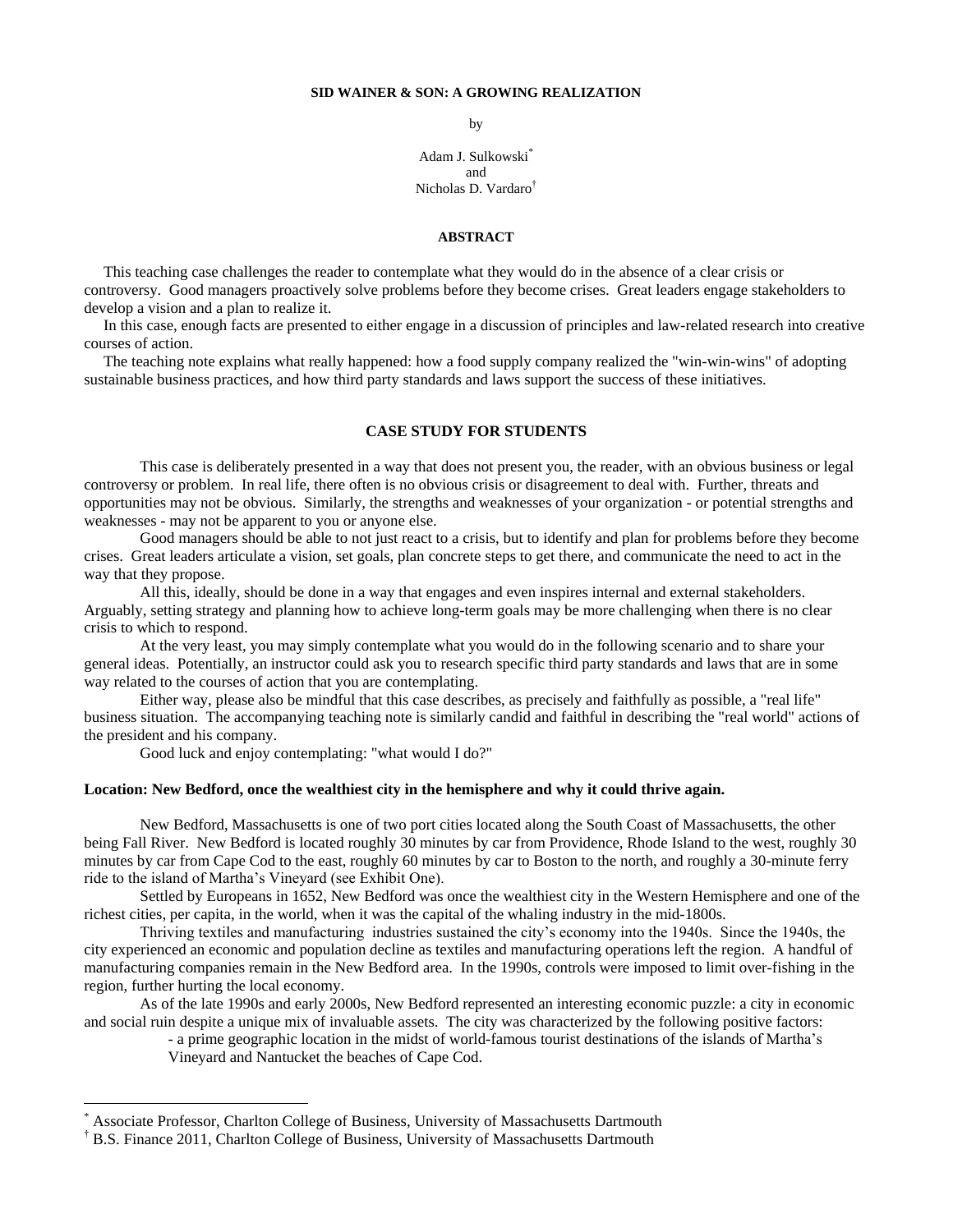- proximity to the private capital, start-ups, thriving technology and biotech companies, and educated populations of Boston and Providence.

- a quaint cobble-stoned old downtown with historic buildings, a National Park and a museum dedicated to the whaling era and whales.

- proximity to University of Massachusetts Dartmouth.

- a functioning port with rail access to Boston.

- a local agricultural economy.

- the highest cash-value seafood port in all of the United States, due to shellfish harvests.

- a rich cultural legacy, best exemplified by the annual "Portuguese feast" (or, more formally, the Feast of the Blessed Sacrament), which is the largest street festival in New England and  $-$  for a period of less than a week  $$ becomes the top export market for Madeira wine.

Despite this combination of positive attributes, the city faced the following daunting challenges:

- high levels of unemployment, crime, and citizens relying on some form of public assistance.

- a number of contaminated vacant lots and buildings left behind after the manufacturing collapse.
- over 50% of high school students not completing high school within four years.
- a bad reputation as being unsafe and a dead or dying city in terms of local economy and social life.

- lack of public transportation infrastructure, despite decades of hope of a direct link to Boston by commuter rail.

Among other claims to fame, the city also boasts of having been home of Frederick Douglass and one of the largest antebellum free African-American communities. New Bedford was one of the very first locations where early versions of baseball were played in 1858. Author Herman Melville worked in New Bedford and set opening scenes of his 1851 novel, Moby Dick, in the city. Warren Buffet named his firm, Berkshire Hathaway, partly after New Bedford"s Hathaway Mills, in which he once invested.

# **The company: Sid Wainer & Son**

Henry Wainer is President, CEO and owner of Sid Wainer & Son, a high-end specialty food supply company. The company was started in New Bedford, Massachusetts, in 1914 by Henry"s grandfather and was passed on to Henry"s father, Sid Wainer, before becoming Henry"s.

The company started as a basic food supplier in the region of southern New England. Food products were purchased from farmers in the region known locally as the South Coast and resold to area retaurants and stores. Sid Wainer & Son continuously expanded through the decades.

In the 1990s and early 2000s – the timeframe for this case study – Sid Wainer & Son experienced a period of especially rapid growth. Between 1993 and 2008, the company's fleet of trucks grew from four to 180. Sid Wainer & Son now has approximately 23,000 customers comprised of hotels, restaurants, caterers, and food service companies. Sid Wainer & Son"s network of suppliers grew to include hundreds of farmers in New England and roughly an equal number outside of the United States.

The first factor driving the company"s growth was both product diversification and specialization in high-end goods. Henry Wainer developed relationships with artisanal producers across New England and in several foreign locations to bring to market dozens of "new" products based on preparations, techniques and recipes that are actually centuries old and not available elsewhere.

The company has also grown by vastly expanding its number of clients and its geographic reach. Foods and produce are now shipped to clients across the United States and internationally. Sid Wainer & Son was a pioneer in the practice of shipping produce internationally by air transport.

Finally, the company has developed a reputation for delivering top-quality goods. Internationally-famous restaurant chefs and specialty stores are among the regular clients of Sid Wainer & Son. Both of the major U.S. political parties' national conventions are supplied by Sid Wainer & Son. The cruise ship, Queen Elizabeth II, has also been supplied by Sid Wainer & Son.

Sid Wainer & Son's wholesale facility is still located in New Bedford, where the company has also recently started a retail operation. The cost of supplies increased approximately 2% each year for the 5 years prior to 2008. Part of the cost of supplies was packing materials and packaging. The cost of energy generally continued to trend upwards.

Even as the company expanded its network of suppliers, the number of farms in New England declined. Several factors contributed to this decline. First, small-to-mid-sized New England farms found it difficult to compete with larger agribusinesses located elsewhere in the United States which had lower costs of production and hence could deliver goods at a lower price. For the same reasons, New England farms could not compete with foreign food producers in terms of price. Real estate prices continued to spiral upward, especially in areas where new housing could be built and sold by developers; sprawling and high-priced McMansion neighborhoods continued to be constructed, for example, in previously rural and semi-rural areas west of Boston. Increasingly unstable and freakish weather – even by New England's infamous standards for unpredictability – meant more frequent failed harvests and financial losses for farmers. The sons and daughters of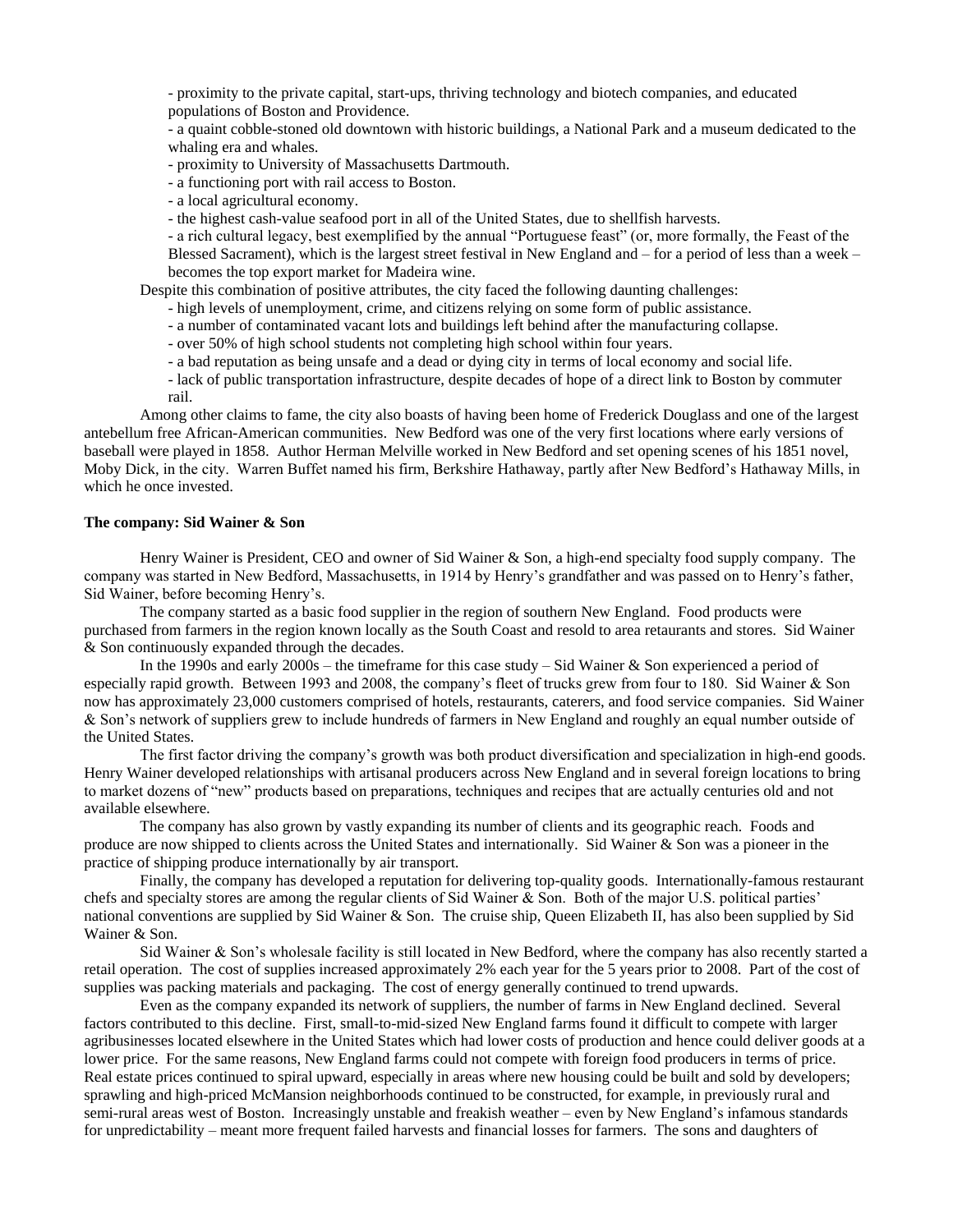families who had farmed the region for generations, experiencing the increasingly harsh realities of life of farmers and the high prices being offered for their land found it increasingly difficult to resist the clear economic incentive to sell their land and abandon farming for some other line of work. In the region surrounding New Bedford, tracts of real estate previously only used for agricultural purposes are now on sale.

### **Henry Wainer's formative years and core values**

Henry Wainer grew up riding on the back of his father"s truck visiting hundreds of local farmers. The environment or pollution were not yet mentioned by clients or suppliers as issues with which to be concerned. However, the connections between a healthy business, a healthy neighborhood, and a healthy environment became apparent in those early years. Henry Wainer's core values were molded by those early experiences visiting farmers with his father. In his own words,

"My father was my greatest inspiration and all those things that he taught me to this day have given me the motivation to do what is necessary within the industry. ... My involvement with the local farmers [and] recognizing their strong work ethic and their dedication to the harvest is an essential part of who I am today. ... As a child with my father we visited hundreds of farms and to this day maintain those same relationships. There was always ongoing discussion about what should be grown, what could we market and what could be done to make a hundred percent of the farm productive."

Henry Wainer grew up working by his father"s side as the third generation of Wainers in the produce industry in New England. Henry"s father was the greatest influence in Henry"s life, both personal and professional. Henry"s code of ethics, his strength of character and his resolve to be a positive influence on all those around him were taught to him by his father.

### **Daily reality and decision-making**

In the words of Henry Wainer:

"I share all of my ideas with my management team. We meet weekly beginning at 6:00 am and, although there is no formal time to end this meeting, they are usually 4 hours in length. My management team also discusses their individual ideas with their peers at the weekly meeting." In response to the question of whether the decisions of competitors affect Dr. Wainer"s judgment, he replied: "Our competitors never played any part in planning any initiatives. I do whatever I think is in our best interest, without regard to the barriers, we have always managed to overcome the barriers which stood in our way of achieving our goals."

## **Concerns of stakeholders**

During the period in question, colleges and universities, as well as high schools, began demanding that Sid Wainer & Son recycle. Customers increasingly needed assurance of a commitment to food safety, sustainability, local farming and the environment; certainly, far more questions were being asked than ever before. A challenge was that Sid Wainer & Son essentially served as an intermediary between the producers and growers of food and the company"s clients; to provide assurance to his customers, Henry would have to somehow retain or expand upon his company"s awareness of everything upstream in the company"s supply chain. In other words, to make promises to customers, the company required, more than ever, awareness of how hundreds of suppliers were operating.

### **The moment**

In the period for consideration, Sid Wainer & Son is not in a moment of crisis. The business is continuing to be profitable and to grow. There are no obvious problems in its operations. Henry"s relationships with suppliers are as healthy as ever. Costs are not skyrocketing. Consumers are willing to pay the prices that he asks. Competitors are not threatening to take away clients. No drastic, game-changing trends in consumer tastes are evident. There are no game-changing innovations in food production. Similarly, there are no industry-rocking innovations or trends affecting the supply chain or the means-of-delivery or the marketing and selling of Henry"s products. New products – that, as mentioned, are sometimes based on classic-but-almost-forgotten-recipes – are still possible to introduce to the market. There are still new geographic regions and new potential clients to win-over and serve.

What, in Henry's shoes, would you do?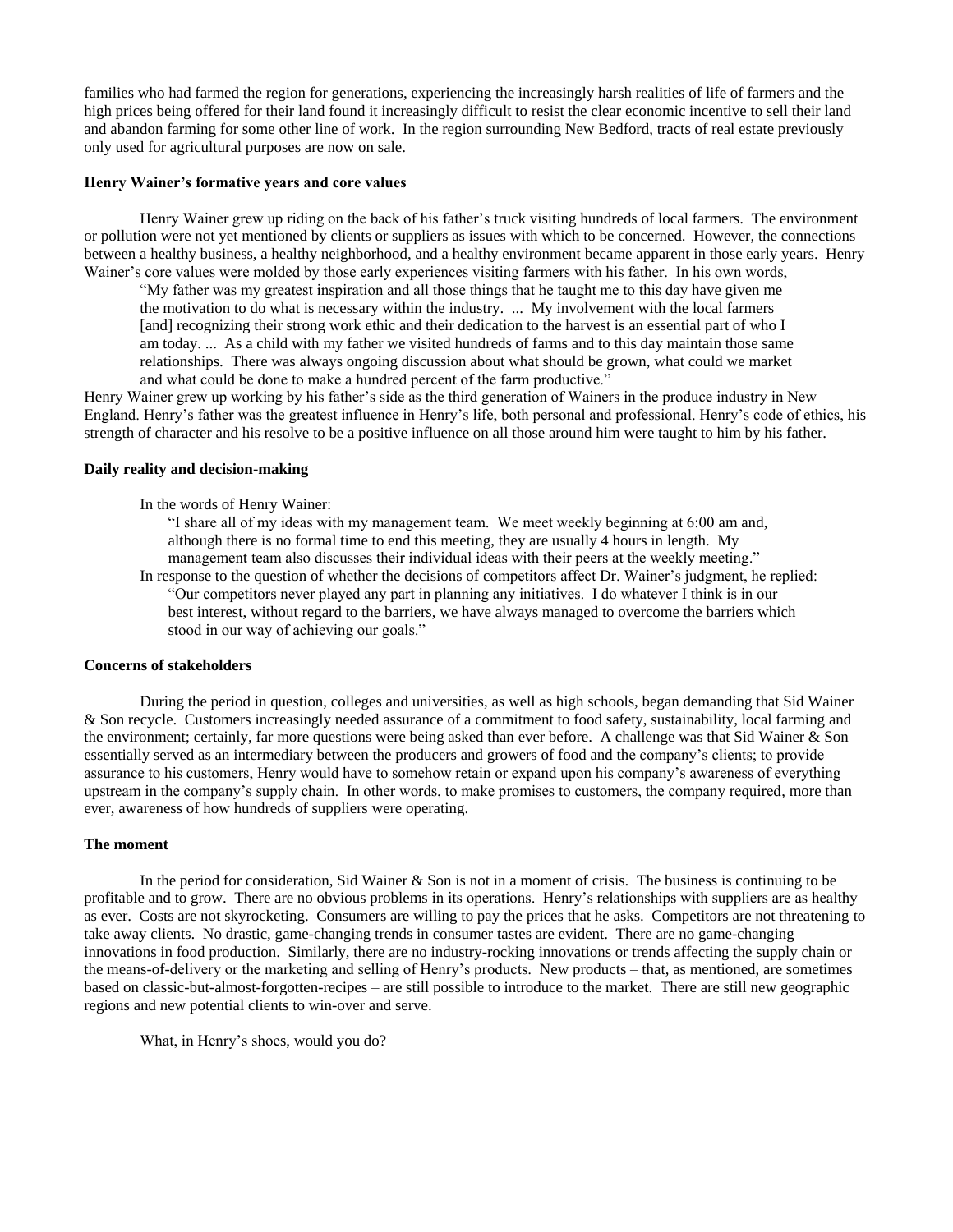# **TEACHING NOTE (FOR INSTRUCTOR LEADING DISCUSSION)**

According to Dr. Henry B. Wainer, Sid Wainer & Son arrived at all of their sustainability initiatives on their own, without following any preexisting examples or investigating the best practices of other companies.<sup>1</sup>

In this regard - and to the extent that Henry and his leadership team make decisions in a fairly ad hoc manner (see final section below: OTHER COMMENTS/INSIGHTS FROM HENRY), Sid Wainer & Son may not be everyone's ideal of how to make long-term plans. However, perhaps such an approach contributed to their not being limited in their thinking. Ultimately, in this case, their approach clearly works to their satisfaction, given their growth, profitability, positive name recognition, positive impacts vis-à-vis stakeholders and the environment, and lack of any negative press to date.

More importantly, the fact that Henry and his team may not be everyone's role model for long-term planning presents instructors with a great opportunity: both (1) to use this teaching note as a guide to "what really happened" and the to relevant laws and standards that apply to each initiative, and (2) to encourage discussion among students how their planning and execution would differ, especially in a large publicly-traded company, or if they lacked the authority that comes with holding a major ownership interest in a business.

## **PROBLEM: concerns of customers with regard to food safety. SOLUTION: certification of attaining a third party standard.**

In Henry"s words: "The idea of obtaining FDA HACCP (the Food and Drug Administration's Hazard Analysis and Critical Control Points<sup>2</sup>) certification was kindled by my desire to be the international leader in food safety. The implementation and successful completion of this effort took many years and we are to this day the only HACCP-certified produce company in America." **<sup>3</sup>**

## *Certification: Legal Framework and Further Teaching Notes*

*During the period in question, colleges and universities, as well as high schools began demanding that Sid Wainer & Son recycle. This was the start to Henry's sustainability campaign. One of the first steps he took to assure his customers that his family business was concerned with being socially responsible was attaining the Food and Drug Administration's HACCP certification.* 

*This is a great opportunity to point out a few things: (1) the first steps in the direction of adopting sustainability initiatives (in the real world) often are inspired by complaints or queries from customers, yet, ironically, (2) sustainability initiatives often (in the minds of students) are equated with efforts to serve stakeholders outside of the firm's conventional focus: customers.*

*The FDA is the oldest comprehensive consumer protection agency of the U.S. federal government, with practices that can be traced back to the mid 1800's.<sup>4</sup> In 1848, a Patent Office clerk was assigned the duty of testing for chemicals in agricultural goods, a duty passed-on to the newly-created Department of Agriculture in 1862.<sup>5</sup> The modern incarnation of the FDA dates back to 1906, with the passage of the Pure Food and Drug Act - a law that took a quarter century to pass and it received its current name in 1930.<sup>6</sup> In order to protect consumers from potential harmful products through the development stage to point of consumption, the administration created the HACCP program.* 

*The HACCP "is a management system in which food safety is addressed through the analysis and control of biological, chemical, and physical hazards from raw material production, procurement and handling, to manufacturing, distribution and consumption of the finished product."<sup>7</sup>*

*The HACCP program was developed during the Cold War when the FDA was conducting hazardous analyses of ingredients and processes for the food that would be taken into space.<sup>8</sup> Since its introduction, the program has gained acceptance from the food industry and other regulatory agencies, which has helped HACCP become the most widely accepted food safety program.<sup>9</sup> In order to successfully implement the food safety process, systems must be created to meet unique aspects of the production, processing, and preparation operations; the equipment being employed; the food being processed or prepared; and personnel.<sup>10</sup>*

In order to receive this certification, a company must complete the seven steps of the program that are issued by the *National Advisory Committee on Microbiology Criteria for Foods. These seven steps include:*

*Principle 1: Conduct a hazard analysis.*

*Principle 2: Determine the critical control points (CCPs).*

*Principle 3: Establish critical limits.*

*Principle 4: Establish monitoring procedures.*

*Principle 5: Establish corrective actions.*

*Principle 6: Establish verification procedures.*

*Principle 7: Establish record-keeping and documentation procedures.<sup>11</sup>*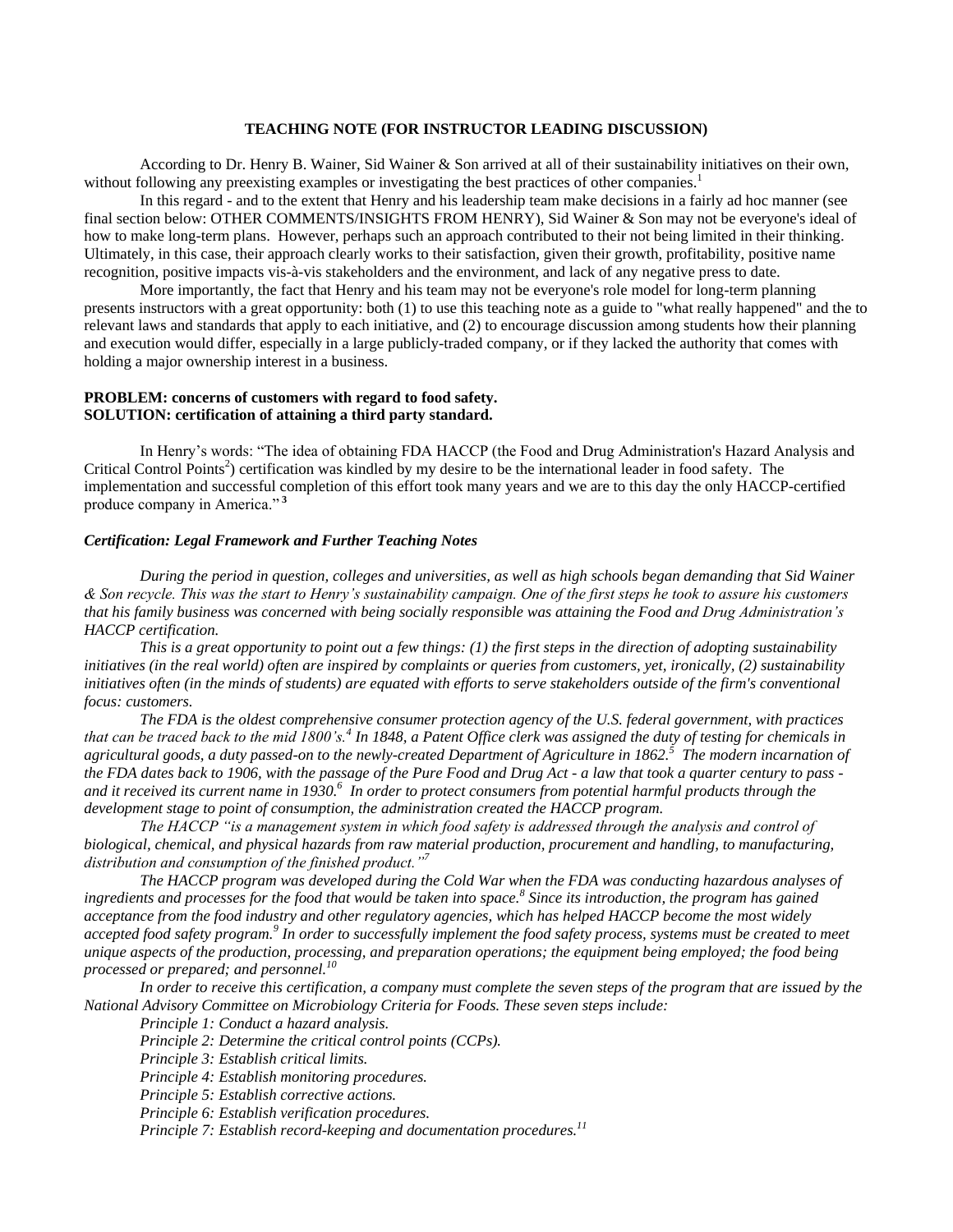*To effectively execute this program, managers and employees must be educated on an on-going basis, especially since there is a high employee turnover rate in the food industry.<sup>12</sup> Previous experiences with this program show that the simpler and more straightforward a HACCP program is, the easier it will be to implement and maintain.<sup>13</sup> Keeping it simple allows a business to focus on one task a time, reducing the risk of failure and or higher implementation costs.<sup>14</sup>*

*Businesses who are currently involved in these practices should be aware that the number of steps they must complete may increase to 10 or more in the near future.<sup>15</sup> This is an important factor in the overall success of the HACCP program because new diseases are constantly being discovered, along with new treatments.<sup>16</sup>*

*Assembling a HACCP team, describing the food and distribution, conducting hazard analysis, and establishing monitoring procedures are just a few steps that Henry had to complete in order to be nationally recognized.<sup>17</sup> Sid Wainer & Son is currently the only HACCP certified produce company in America.<sup>18</sup>*

*By achieving HACCP certification, Sid Wainer & Son secured a sustainable competitive advantage, or, in other words, it distinguished itself in a way that is difficult to imitate. Sid Wainer & Son now supplies clients that require the very highest security scrutiny in the world.<sup>19</sup> Securing HACCP certification may have helped these contracts. An important takeaway lesson, therefore, is that sustainability initiatives that involve achieving certification may help secure new business for a company.*

*For businesses outside the food industry that are looking for new ways to differentiate themselves from the growing competition, there are a variety of green certification programs. These programs allow a business to obtain a certification from an independent, third-party that can similarly attract more consumers and shareholders. A few of the most recognized programs include Leadership in Energy and Environmental Design (LEED) for buildings<sup>20</sup>, Green Seal<sup>21</sup>, Food Safety and Quality<sup>22</sup>, Scientific Certification Systems<sup>23</sup>, and Green Business Certification<sup>24</sup>. By entering these programs, companies are finding new opportunities while taking steps to reduce their environmental footprint and more positively impact stakeholders.*

*From a legal perspective, such certification is an example of "soft law"; that is, rules that are not enforceable by going to court and asking for monetary fines or imprisonment.<sup>25</sup> Rather, as articulated by Cynthia Williams soft law works by establishing a set of norms, the violation of which causes humiliation or sufficient bad publicity - potentially resulting in lost business - such that entities or individuals are wont to violate them.<sup>26</sup> Arguably, laws that "regulate through disclosures", such as SEC disclosure guidelinesor the Toxic Release Inventory (TRI), occupy a place on the spectrum closer to soft law than "command-and-punish" regulations, in that they simply require disclosure of information, which in itself begets better conduct.<sup>27</sup>*

*The Green Business Bureau (GBB) is currently one of the leading entities helping organizations become more green; since opening in 2001, they have consulted hundreds of businesses all across the United States and Canada.<sup>28</sup> According to Ramon Kahn of GBB, the majority of their consultation is through their online program, EcoPlan, which provides step-by-step guides for all of the initiatives in the program, and their network of over 650 Eco-consultants helps implement these plans.<sup>29</sup> GBB also has an on-site verification program, to make sure parties are making progress.<sup>30</sup>*

*By obtaining a certification that recognizes their efforts in socially responsible business practices, Sid Wainer & Son was able to gain recognition from customers, business partners, and the community. This example illustrates how sustainability initiatives that are geared toward customers can have positive results that benefit a company in the long run.*

## **PROBLEM: contaminated properties in New Bedford. SOLUTION: purchase polluted property, clean it and build a greenhouse.**

A federal statute, the Comprehensive Environmental Response Compensation and Liability Act (CERCLA) $^{31}$ , popularly known as Superfund<sup>32</sup>, established that the following three kinds of parties could be made 100% responsible for the cost of cleaning – to pristine conditions – contaminated lands, or "brownfields": (1) those who transport hazardous waste to a site, (2) those who own the land at the time of the hazardous contamination, and (3) anyone who later acquires that land. At first blush, this may appear to be a deterrent to anyone purchasing contaminated sites. For clever businesspeople, however, this represents a wonderful incentive to invest in such property.<sup>33</sup> Arrangements may be negotiated with federal, state, and local authorities to secure immunity from future lawsuits in exchange for less-than-perfect, but reasonably safe remediation, or clean-up, of the contaminated property.<sup>34</sup> Other incentives, such as tax breaks, may be negotiated.<sup>35</sup> Furthermore, the cost of contaminated real estate is likely lower than that of clean property. Therefore, even to an entirely self-interested investor, much less an altruistically-minded and environmentally-aware businessperson, the decision to buy, remediate, and productively use contaminated land is a "win-win-win-win" proposition for the business, local economy, local society, and environment.

This was exactly what Sid Wainer & Son decided to do, with a twist: they turned a contaminated lot into a greenhouse – in the words of Henry:

> "Several years ago, we successfully converted a brownfield which had been useless and contaminated into what was ultimately the first successful attempt at inner city agriculture in the northeast in the past hundred years. This venture resulted in the creation of spectacular greenhouses which are today yielding beautiful local harvests year round. ... The greenhouses were the direct result of a multiyear effort... The necessity to wind our way through the federal, state and local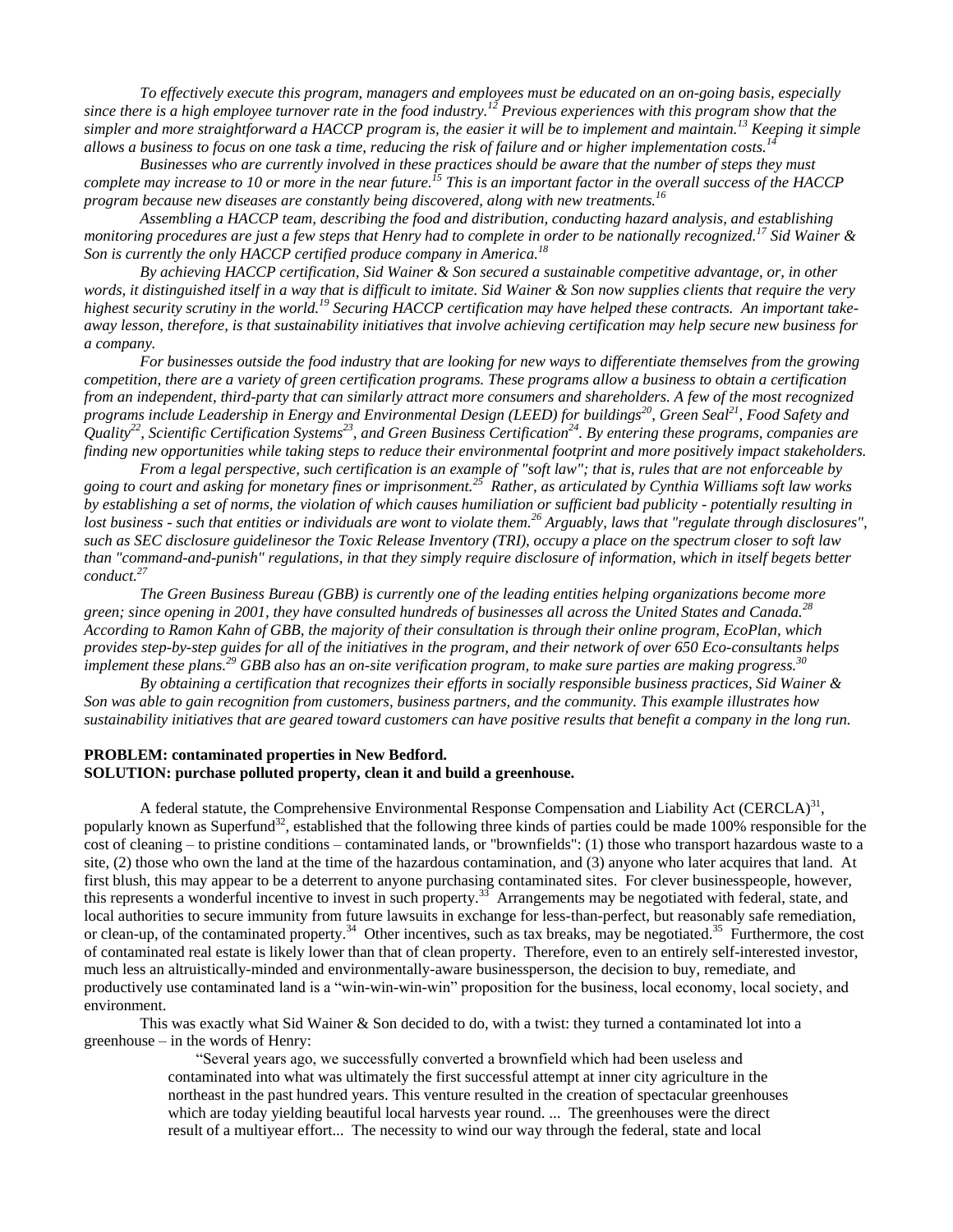[government authorities] was driven by my lifelong desire to ensure land conservation. …this has given me and the community a great sense of pride. ... This project took several years but ultimately everyone involved from the state legislature through local representatives were supportive."<sup>36</sup>

# *Brownfielding: Legal Framework and Further Teaching Notes*

*As one of the oldest businesses in the New Bedford area, Henry Wainer was continually thinking about creative approaches to running his business that would give something back to the local society.<sup>37</sup> Through his lifelong desire for land conservation, Henry came up with the idea to turn a brownfield into an inner-city greenhouse.<sup>38</sup>*

*The United States Environmental Protection Agency defines "brownfields" as "abandoned, idled, or under-used industrial and commercial facilities where expansion or redevelopment is complicated by real or perceived environmental contamination."<sup>39</sup> Brownfield sites include "retired chemical dumps, decrepit manufacturing facilities, and abandoned corner gas stations, and they are prevalent throughout both urban and rural communities in the United States."<sup>40</sup>*

*Spurred by the public outcry,<sup>41</sup> over the infamous 1978 Love Canal incident, where industrial waste was found seeping into residential basements and onto a playground,<sup>42</sup> Congress passed the first piece of legislation dealing with hazardously polluted land: the Comprehensive Environmental Response, Compensation, and Liability Act (CERCLA) of 1980.<sup>43</sup> CERCLA was intended to encourage private and voluntary remediation and public financial support for cleanups in cases where the private sector did not provide any.<sup>44</sup> However, due to CERCLA's imposition of strict liability on potentially responsible parties,<sup>45</sup> CERCLA in its initial incarnation may have actually discouraged some redevelopment. <sup>46</sup> States created programs to encourage brownfielding partly as a result of this.<sup>47</sup> The U.S. EPA led CERCLA clean-ups before 2002, though it entered into cooperative agreements with states in some cases.<sup>48</sup>* 

*Greater coordination between federal and state levels of government was encouraged by the Superfund Amendments and Reauthorization Act (SARA) Amendments of 1986. <sup>49</sup> SARA created additional enforcement mechanisms, increased citizen involvement, placed a greater emphasis on risk to human health, and increased the Superfund to \$8.5 billion.<sup>50</sup>*

*The Clinton Administration, to provide a pilot program to model of better federal, state, and local cooperation, created the Brownfields Action Agenda.<sup>51</sup> To encourage learning models,<sup>52</sup> the program allows the EPA to award \$200,000 to communities to encourage brownfield redevelopment.*<sup>53</sup> *In 1991,63 of the 1245 sites on the National Priorities List (NPL) had been remediated in the first eleven years of the program.<sup>54</sup> By 2001, 57 percent of the 1280 sites had been remediated such as to eliminate "threats to humans from toxic exposure."<sup>55</sup> However, the industry tax failed to be renewed in 1995 <sup>56</sup> and the number of remediations per year started to fall by the first years of the new millenium.<sup>57</sup>*

*The Small Business Liability Relief and Brownfields Revitalization Act of 2002 may have helped to shift the balance of incentives more in favor of brownfielding by, among other things, limiting liability.<sup>58</sup> The Act, also known as the 2002 Brownfield amendments to CERCLA, transferred more responsibility for remediation to the states.<sup>59</sup> Some provisions were novel and some changes restated existing EPA policies. <sup>60</sup> The Act createdseveral exemptions from liability.<sup>61</sup> and*  standardized remediation approaches.<sup>62</sup> The 2002 Brownfields Act is arguably "the most wide-reaching and comprehensive *package of CERCLA amendments since the Superfund Amendments and Reauthorization Act ("SARA") of 1986"<sup>63</sup> and generally was received positively.<sup>64</sup> Most recently, the American Recovery and Reinvestment Act of 2009 provided \$100 million to the [EPA Brownfields Program](http://www.epa.gov/brownfields/index.html) to encourage further brownfield redevelopment through job training, loans, and cleanup grants.<sup>65</sup>* 

*Roughly half a million other sites are not listed among the 1200 on the NPL, and therefore not eligible for federal funding; these are primarily the concern of state and local governments.<sup>66</sup> Almost every state has a legal framework for dealing with these sites.<sup>67</sup> Developers typically approach the state governments with a plan for redeveloping a specific site.<sup>68</sup> In return, states offer liability protection such as covenants not to sue.<sup>69</sup> These State Voluntary Cleanup Programs (or VCPs) protect developers from liability if they remediate a property to an agreed-upon standard and follow appropriate guidelines.<sup>70</sup> Some states provide lender liability protection and financial incentives. <sup>71</sup> One criticism of such an approach, however, is that it does not contribute to well-coordinated regional redevelopment.<sup>72</sup>*

*Municipalities and regional redevelopment agencies can play a vital role in brownfield planning.<sup>73</sup> Local officials know the communities best, so, as a matter of practical advice, it is good to coordinate with all levels of government - local, state, and federal - to assure smooth coordination and a successful redevelopment.<sup>74</sup> New York City provides perhaps the best illustration;<sup>75</sup> its goal is to have cleaned-up all contaminated land in the city by 2030.<sup>76</sup> With the city's population expected to boom from 8.2 million to 9.1 million within that timeframe,<sup>77</sup> brownfielding is practically essential.<sup>78</sup> New York City's is the first municipal voluntary cleanup program in the United States,<sup>79</sup> with a budget of \$11 million in subsidies offered.<sup>80</sup> Contaminated land will be inventoried and community groups and developers will be trained.<sup>81</sup> The partnership also provides coordination and job preparation.<sup>82</sup>*

*As stated above, approximately 500,000 contaminated sites may still exist in the United States, with 192 U.S. cities in 2003 reporting more than 95,000 acres of land as abandoned or under-utilized because of pollution.<sup>83</sup> In a 2006 survey of 200 cities, 172 estimated that they had 96,039 acres divided among more than 23,810 brownfield sites, with the average size between 5 and 15 acres.<sup>84</sup> Decontamination efforts must be increased in order to make a substantial impact on the amount of*  contaminated sites in the United States.<sup>85</sup> If contaminated lands were remediated and developed, 82 cities across the country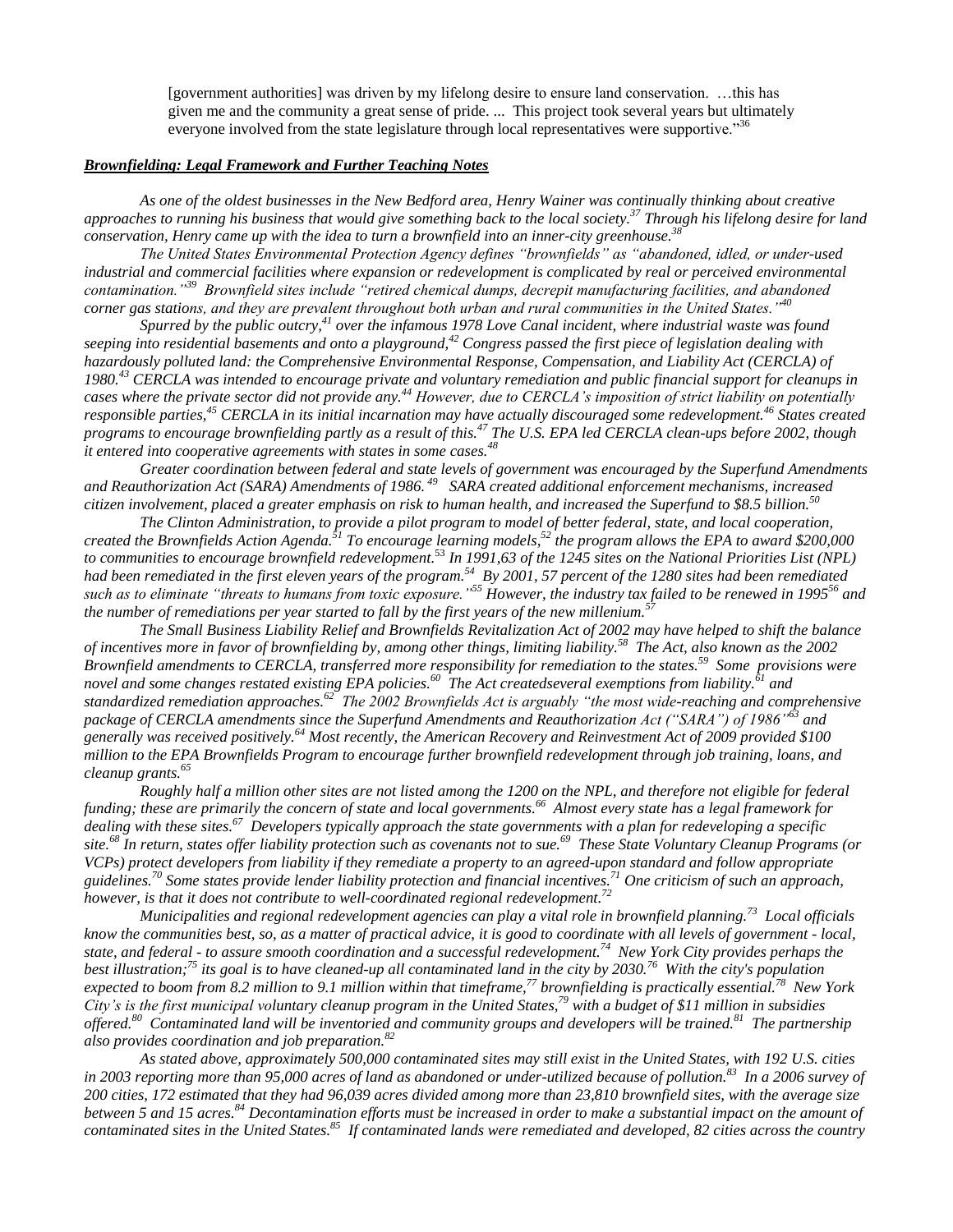*have estimated that they could accommodate a total of 2.8 million people.<sup>86</sup> Since the beginning of the EPA's Brownfield Program, it has contributed to the creation of an estimated 68,936 jobs.<sup>87</sup> Out of the 150 cities, 80 of them have reported some impact on a total of 115,600 jobs.<sup>88</sup>*

*Although the Superfund law provides some incentives to buyers of contaminated lots, there is still a lot of speculation on the amount of support one may need to be successful.<sup>89</sup> Many people are turned away from this opportunity because it may be tougher to borrow money from lenders to reinvest in the property.<sup>90</sup> There is also the fear that neighboring plots may also be polluted and not all of the contamination will be cleared.*<sup>9</sup>

Despite these costs and risks, there are many benefits to both the developer and every other imaginable stakeholder, *including the societies, economies, and environments at the local, regional, national and global levels.<sup>92</sup> Starting with the perspective of a purely economically self-interested developer, brownfielding can be lucrative. Polluted land normally costs less, and, as just described above, public sector support now encourages clean-up and development, and a project on remediated land can attract significant positive publicity for the developer for eliminating health risks, improving local economies and job opportunities, and raising property values and local tax bases.<sup>93</sup> Beyond that, brownfielding generates positive externalities to all other stakeholders:*

*"… brownfield remediation is a combination of the large and small. Remediation involves working on the microscopic scale to achieve large-scale results; while pollutants exist on the molecular scale, the harm they cause and the benefits of their cleanup occur on a much larger scale. … Zooming out, brownfields are the open gaps in urban areas. Brownfields offer a means of curbing urban sprawl and development of greenfields, undeveloped land outside cities. Building on brownfields can revitalize cities and curb suburban growth by increasing the tax base, developing unused or blighted areas, and eliminating pollution. Globally, infill development--building inside cities--is a means of addressing two significant challenges that cities are not well-equipped to handle: the global shift in manufacturing away from the United States and global warming."<sup>94</sup>*

*Below is a chart of the different sectors that have invested in Brownfield Redevelopment<sup>95</sup> :*



*As a part of the EPA's RE-Powering America's program, the agency is taking a multi-level approach to cleaning-up and developing contaminated land, such as polluted former industrial properties, for the development of wind, solar, biomass, and geothermal energy facilities.<sup>96</sup> The EPA and National Renewable Energy Laboratory (NREL) are currently working together to determine the optimal location for renewable energy sources.<sup>97</sup>*

*In this specific case, by converting the contaminated land into greenhouses, Sid Wainer & Son was "ultimately the first successful attempt at inner city agriculture in the northeast in the past hundred years" and it was a success.<sup>98</sup> The greenhouses have not only provided the company with year-round harvests but have impacted the economic health of New Bedford. In their greenhouses they use an elevated growing system that allows them to grow plants without the risk of being contaminated.<sup>99</sup> With the innovation of having an urban greenhouse, Sid Wainer & Son has positioned themselves as a role model for other expanding businesses.* 

*Brownfielding may not be an option for every business in every situation. However, many businesses can emulate the practice of being mindful of how they physically locate themselves. They can choose to locate in preexisting commercial space or to build on previously used land rather than "greenfielding" (or building on pristine or otherwise undeveloped land), thereby possibly reducing costs while acting in the interests of stakeholders as well.*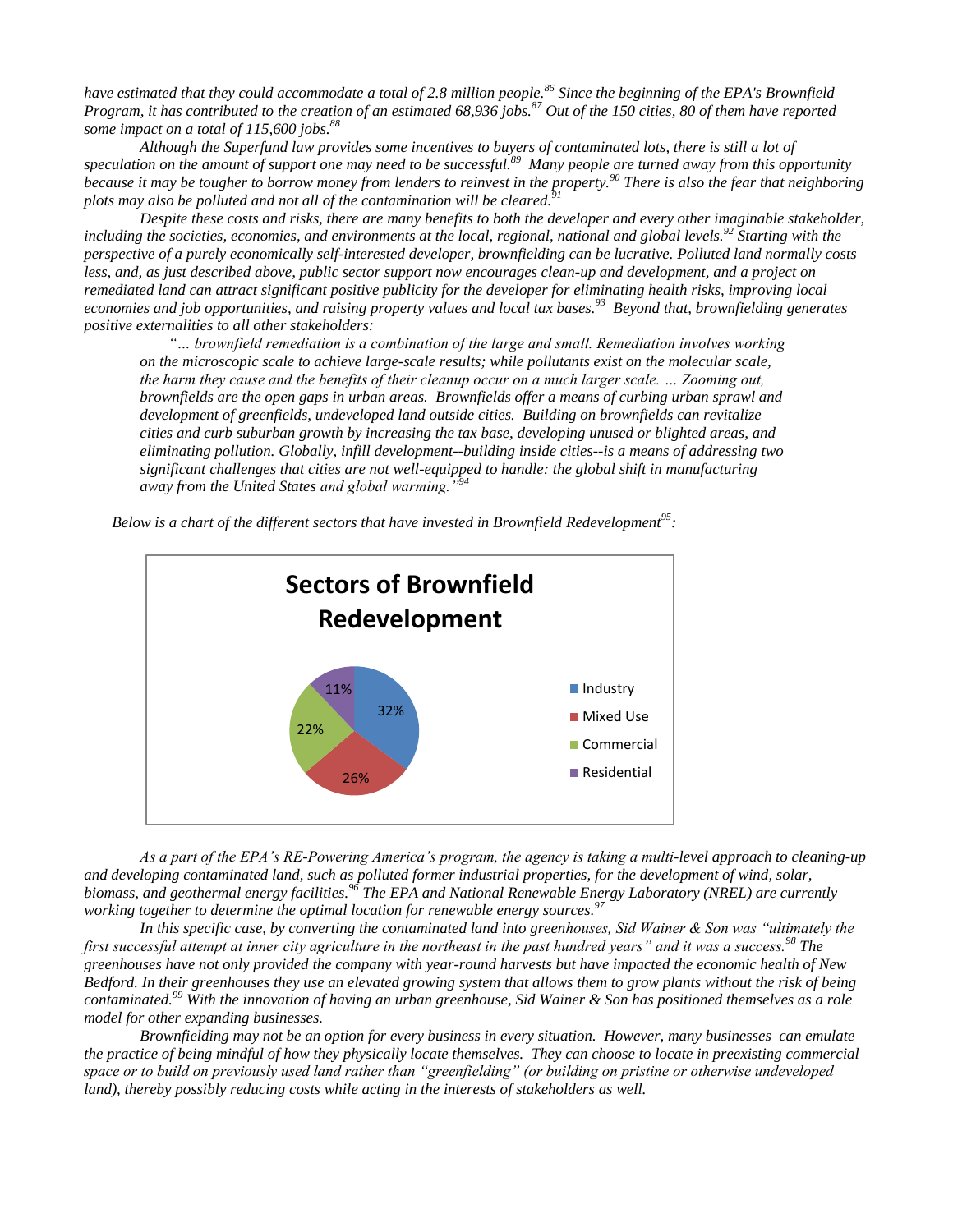# **PROBLEM: local and regional farmers face challenges SOLUTION: purchase property and develop an experimental lot to help them.**

Sid Wainer & Son purchased agricultural farmland that had been put on the market. There, the company experiments with cultivating various plants. The lessons learned are then shared – at no cost – with farmers in the region.<sup>100</sup>

By doing so, two things are achieved. First, struggling New England farmers are assisted, and thereby have a greater chance of staying in business by learning what crops may be raised most successfully given various methods. Second, supplier relationships are strengthened. In the words of Henry: "My commitment to the farmers and the environment has grown gradually from childhood through today. It appears likely that in each succeeding year I will continue to be more and more involved."<sup>101</sup> In the words of Henry Wainer:

> "I believe that Sid Wainer & Son were the first and probably still the only company that meets with the farmers to discuss what should be grown and to ensure their financial wellbeing through purchasing various amounts of their harvest.<sup>102</sup> We buy hundreds of trailers of produce from local farms continuing a program which has grown over several generations."<sup>103</sup>

### *Local Agriculture: Further Teaching Notes*

*Over the last few decades, due to the pressure of competing against industrial agriculture, smaller family owned farms are finding it harder to stay in business.<sup>104</sup> They are constantly faced with high operating costs, real estate prices, and the unpredictability of New England weather.<sup>105</sup> In 1920, the United States had about 6.5 million farms with an average of 149 acres per farm; in 1997, there were fewer than 2 million farms, averaging 487 acres per farm.<sup>106</sup>*

*According to Farm Aid, every week 330 farmers leave their properties.<sup>107</sup> The majority of these farms are facing the effects of globalization and the presence of international markets which creates tougher competition.<sup>108</sup> Currently out of the 2 million farms that are in the United States, roughly 565,000 of them are family operated.<sup>109</sup> Family owned farms have a major impact within their communities and the environment from supplying fresh products to operating an environment friendly operation.<sup>110</sup>*

*In richer nations, smaller farms are having trouble competing with stronger commercial farming because of economies of scale.<sup>111</sup> The larger producers output much higher value products at a greater rate, with a ratio of fewer employees.<sup>112</sup> Although the small farm sector may not take in as much revenue, it still plays a vital role concerning employment and the agricultural output in the area.<sup>113</sup>*

*Smaller farms have the tendency to use sustainable farming techniques to preserve the land for future generations and are also more concerned about their customer's health.<sup>114</sup> Small scale farming tends to be more sustainable due to a number of reasons. Sustainable agriculture produces fewer greenhouse gas emissions, increases the ability of soils to sequester carbon, and reduces the risks associated with climate change, such as floods and droughts.<sup>115</sup> It is also more likely to promote food security by supporting the livelihoods of small farmers.<sup>116</sup>*

*With the number of farms in the local area disappearing, Sid Wainer & Son found themselves in a position for concern. Currently they "buy hundreds of trailers of produce from local farms continuing a program which has grown over several generations."<sup>117</sup> Without local farms to supply them with produce, they would have to rely more on international importing, which would incur high costs and cause more harm to the environment.* 

*To help local farms stay viable, Sid Wainer & Son purchased agricultural farmland that had been put on the market and then used this land to experiment with cultivating various plants.<sup>118</sup> The lessons learned were then shared - at no cost with farmers in the region.<sup>119</sup> By doing so Sid Wainer & Son was able to assist struggling New England farmers by educating them on what crops may be raised most successfully given various methods.* 

*According to Dr. Wainer "this is not a money making venture for us. It's a test to see what foreign produce can be grown in New England rather than having it shipped to our company from places like Europe".<sup>120</sup>*

*By sharing this valuable information with the local farmers, Sid Wainer & Son was able to express its concern for local famers, which in return strengthened the relationship.<sup>121</sup> Henry stated that "my commitment to the farmers and the*  environment has grown gradually from childhood through today. It appears likely that in each succeeding year I will *continue to be more involved."<sup>122</sup> Over a period of just 12 months Sid Wainer & Son have saved a thousand acres of farmland which otherwise would have gone to development.<sup>123</sup>*

*The success of this project is evident in the eyes of his suppliers: "I believe that Sid Wainer & Son were the first and probably still the only company that meets with the farmers to discuss what should be grown and to ensure their financial wellbeing through purchasing various amounts of their harvest."<sup>124</sup>*

*Jansal Valley Farm, located in Dartmouth Ma, is a 23- acre plot of land that offers a variety of berries, legumes, and tomatoes. It is Henry Wainer's goal to turn the plot of land into a research and development center with 4,300 varieties of vegetables, fruits, and herbs. By offering valuable information to farms in the New England area, he hopes that farms will be motivated to grow produce on a contractual basis.<sup>125</sup> This in turn will support the local food movement and reduce the dependency on internationally shipped products.*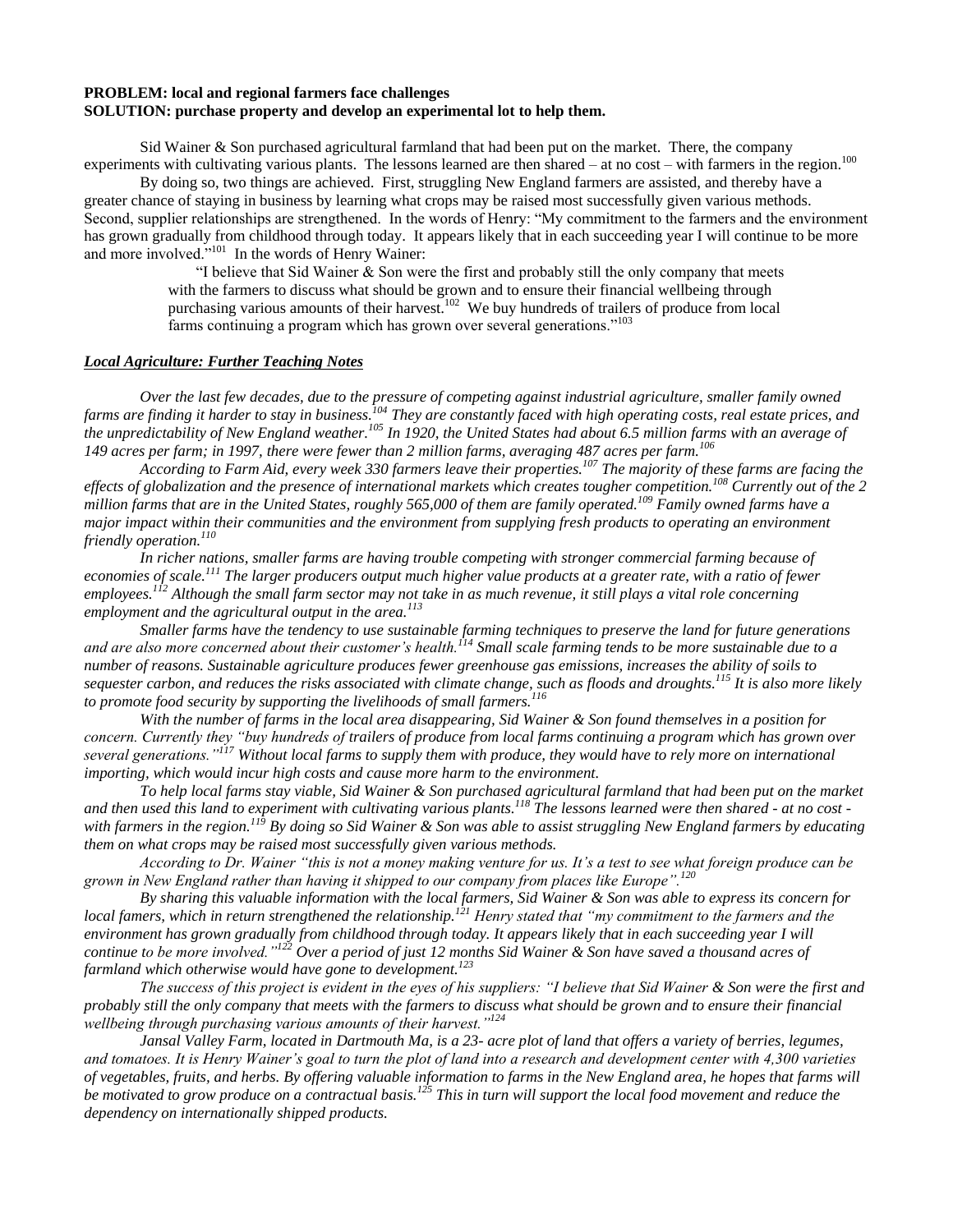*Through directly involving the company in the practices of their supplier, Henry Wainer created a connection that both parties were able to utilize. By taking the initiative to address the challenges of small local farmers, Sid Wainer & Son was able to show their passion for local farms, along with preserving land that would have potentially been developed for residential housing. The concept of showing concern and helping entities in an organization's supply chain is replicable in other industries and in other parts of the world.<sup>126</sup>*

# **PROBLEM: unhealthy consumer diet and lifestyle habits. SOLUTION: slow food movement, customer education and trend-setting.**

As in other industries, if consumers are educated about the repercussions of their purchase decisions, their tastes and purchase decisions are likely to change. This is therefore another example of a potential "win-win-win" situation. By educating consumers, a company can help them choose healthier lifestyles and create demand for products created by responsible suppliers while also benefiting financially from the change in consumer tastes. In Henry"s words:

"We are heavily involved in the Slow Food Movement having met with the principles of Slow Food"s University of Gastronomic Sciences in Bra, Italy. Our involvement with Slow Foods, we believe, will ultimately lead us to a position of leadership in the United States. We will be the first G.A.P. (Good Agricultural Practices) certified company in Massachusetts through our Jansal Valley farms."

## *Slow Food Movement and Third Party Standards: Further Teaching Notes*

*As an owner of a company that has a direct effect on the consumer, Henry wanted to make sure that consumers were aware of unhealthy diets and lifestyle habits. By becoming part of the Slow Food Movement, Sid Wainer & Son positioned themselves to help customers choose healthier lifestyles. By educating their consumers, they were able to create a demand for products that were prepared with responsible supplies in a sustainable manner. The Slow Food Movement "is an idea, a way of living and a way of eating. It is a global, grassroots movement with thousands of members around the world that links the pleasure of food with a commitment to community and the environment.<sup>127</sup> By advocating the needs and benefits of small farming, Slow Foods main objective is to get people to be a responsible consumer and use their senses to enjoy quality food with awareness.*

*Founded in 1989, Slow Food is a non-profit organization that fights against the rise the fast food and industrial farming. The member-supported association has over 100,000 members and is present in over 150 countries. <sup>128</sup> Their missions include: defending food diversity, developing world-wide networks of farmers, education on where food comes from, and connecting the producer with the consumer. Slow Food has also spread to a number of campuses in the US, UK, and Canada where students are engaging the community to work towards a fair food practice system.<sup>129</sup>*

*With their involvement with Slow Foods, Henry "believes that it will ultimately lead them to a position of leadership in the United States. They will be the first Good Agricultural Practices (GAP) certified company in Massachusetts through their Jansal Valley farms.<sup>130</sup>*

*GAP is an array of codes, standards, and regulations that have been developed by the food industry, producer organizations, and governments in order to preserve food safety and quality.<sup>131</sup> The GAP standard serves as a reference tool to farmers to help determine what steps and practices will generate environmentally sustainable and socially responsible outcomes.<sup>132</sup> The guidelines are based on 8 principles, which are listed below, that outline microbial food safety within the realm of growing, harvesting, packing, and transporting fresh produce:*

*Principle 1. Prevention of microbial contamination of fresh produce is favored over reliance on corrective actions once contamination has occurred.*

*Principle 2. To minimize microbial food safety hazards in fresh produce, growers, packers, or shippers should use good agricultural and management practices in those areas over which they have control.*

*Principle 3. Fresh produce can become microbiologically contaminated at any point along the farm-to-table food chain. The major source of microbial contamination with fresh produce is associated with human or animal feces. Principle 4. Whenever water comes in contact with produce, its source and quality dictates the potential for* 

*contamination. Minimize the potential of microbial contamination from water used with fresh fruits and vegetables. Principle 5. Practices using animal manure or municipal biosolid wastes should be managed closely to minimize the potential for microbial contamination of fresh produce.*

*Principle 6. Worker hygiene and sanitation practices during production, harvesting, sorting, packing, and transport play a critical role in minimizing the potential for microbial contamination of fresh produce.*

*Principle 7. Follow all applicable local, state, and Federal laws and regulations, or corresponding or similar laws, regulations or standards for operators outside the U.S., for agricultural practices.*

*Principle 8. Accountability at all levels of the agricultural environment (farm, packing facility, distribution center, and transport operation) is important to a successful food safety program. There must be qualified personnel and*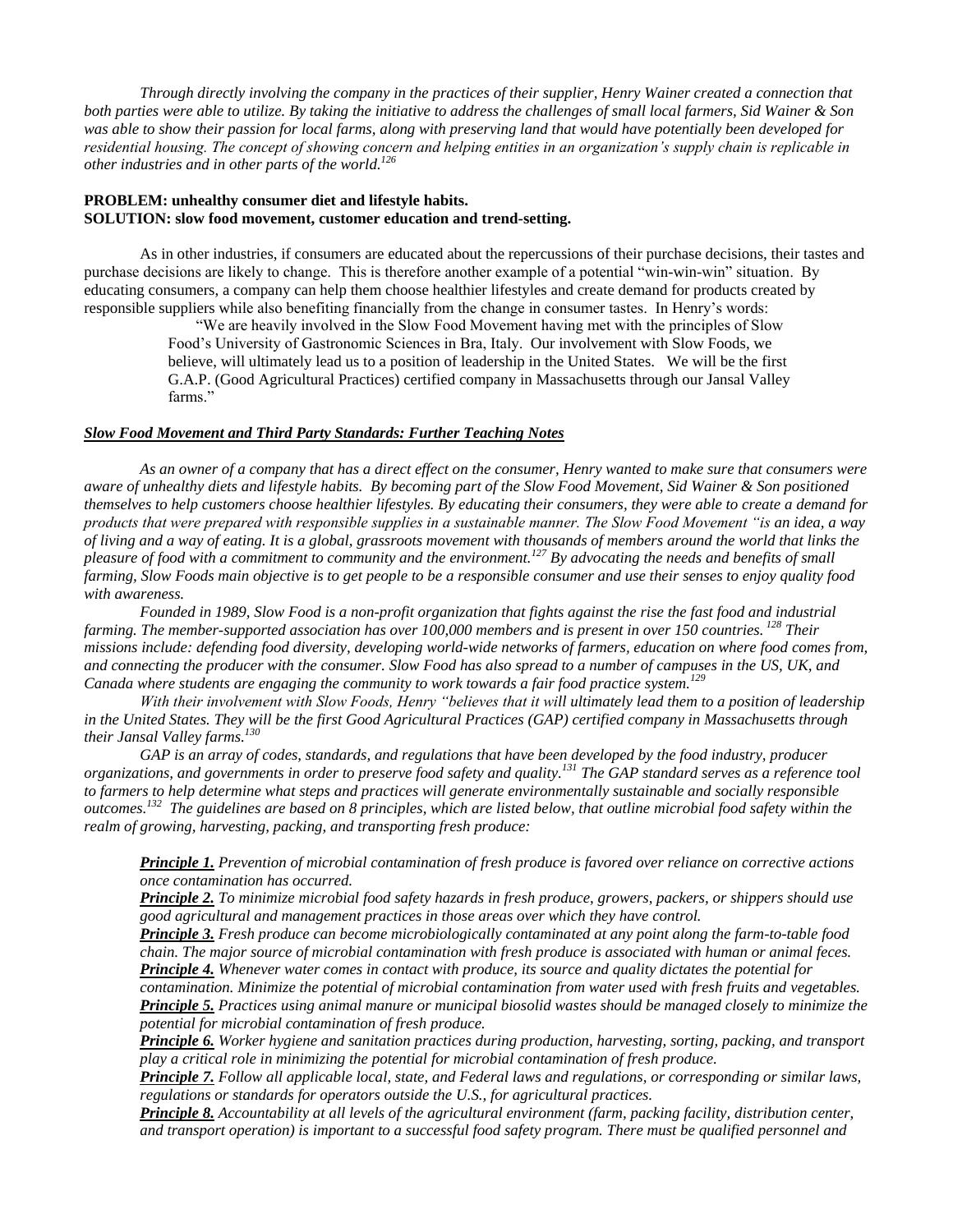*effective monitoring to ensure that all elements of the program function correctly and to help track produce back through the distribution channels to the producer.<sup>133</sup>*

*GAP was put into place to focus on 5 major areas of concern, including water quality, manure/municipal biosolids, worker hygiene, field, facility, and transport sanitation, and traceback.<sup>134</sup> By properly managing these various aspects, the company is ensuring that they are distributing healthy food to the public. Although not every business can implement this precise strategy, every business can look for standards and certification, as mentioned above, that serve to build trust and encourage the company to adopt best practices.*

*By connecting with the customers on a personal basis, affecting their food consumption habits and appreciation for quality, Sid Wainer & Son was able to capture the attention of his audience, draw them into his business, and ultimately lead to them making decisions that both were good for the company and healthier choices for the consumer. At a time when consumers are beginning to become more judgmental towards business practices in relation to the environment and health, organizations need to involve their customers in their initiatives.*

# **PROBLEM: problems and costs related to resource wastage and pollution SOLUTION: resource conservation**

As listed below, there are conservation efforts under way at Sid Wainer & Son, and many measures of success.<sup>135</sup> 1. A 47% decrease in annual electricity usage through energy saving lamps, equal to the energy consumed by 50 night games at Fenway Park or 120,000 homes per year.

2. The recycling and conservation program involves corrugated materials, office paper and business forms; the transition to paperless operations has saved 850,000 trees per year. These 850,000 trees remove pollutants, including millions of pounds of excessive anthropogenic carbon dioxide, from the air annually.

3. The commitment to replace boxes with reusable totes in the "Sid Wainer & Son Going Green Facility" further establishes the firm"s brand identity as a green business.

4. Replacement of boxes with totes will spare 3 million gallons of water used in the production of boxes annually.

5. The tote program will eliminate the use of 580,000 boxes annually. This number will grow in the future.

6. Given that nearly one third of landfill waste is corrugated material, Sid Wainer"s tote program is making a significant contribution to reducing solid waste production as well as saving thousands of yards of landfill waste and reducing infrastructure strain and costs related to waste disposal.

7. The introduction of a complete energy efficient water filtration system is replacing thousands of units of bottled water, which eliminates the resulting use and costs of petroleum in making and transporting plastic bottles and the costs and strain on infrastructure that would stem from disposing of thousands of empty bottles.

8. The company has a rigid set of "Vehicle Idling Reduction Strategies". By reducing idling time of the truck fleet 36%, Sid Wainer & Son reduces fuel consumption by about 2,760 gallons per month or 33,120 gallons per year.

# *Conservation Efforts:Further Teaching Notes*

*In an effort to run a more environmentally friendly operation, Sid Wainer & Son implemented a variety of conservation practices. Through the use energy efficient products and reducing the amount of waste that the business was creating, the food specialty company was able to significantly reduce their environmental footprint and operating costs.*

In many cases, the lighting of a commercial building contributes to the majority of the overall energy consumption. *On average lighting will consume 60% of the total amount of energy used.<sup>136</sup> The current Energy Star efficient light bulbs use up to 75% less energy and last up to 10 years longer, while still providing the same amount of light.<sup>137</sup> By using these products, Sid Wainer & Son was able to decrease their annual electricity usage by 47%.<sup>138</sup>*

*If all businesses installed energy efficient products in their homes, there would be a drastic reduction in the amount of greenhouse gasses released from coal powered plants. This is an example where the law can help companies adopt what should be in their own self-interest by restricting what is on the market; most incandescent light bulbs, for example, will soon not be available for retail purchase in the United States because they fail to meet improved energy efficiency requirements.<sup>139</sup>*

*According to the Environmental Protection the average 2007 idling truck uses between .53g and .72g per hour.<sup>140</sup> Not only is this cost inefficient, but it is detrimental to the environment. For trucks that idle between 20-30 hours a week, there are a number of technologies that can be used to reduce idling time. One of the most effective means to reducing the time is to use an Electrified Parking Space (EPS).<sup>141</sup> An EPS is operates independently of the truck's engine and allows the truck engine to be turned off as the EPS system supplies heating, cooling, and electrical power.<sup>142</sup> Any business that has a large fleet of trucks should consider implementing similar practices because it is a financial incentive. In order to help with some of the upfront costs, the government offers tax credits, grants and loans to potential candidates.<sup>143</sup>*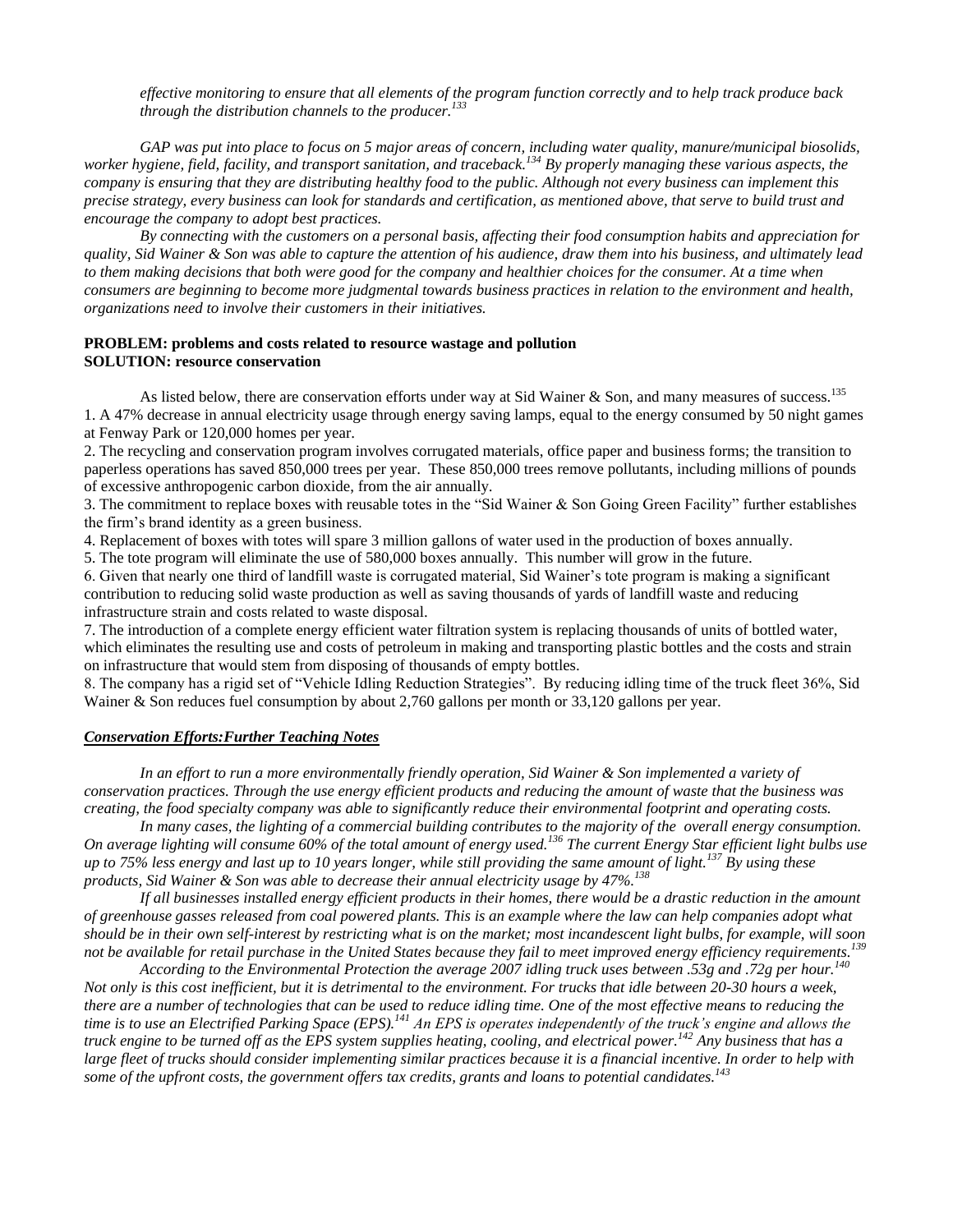# **OTHER COMMENTS/INSIGHTS FROM HENRY<sup>144</sup>:**

Regarding the reputational benefits of Sid Wainer & Son"s sustainability initiatives:

"Visitors from around the world arrive to tour the farms, the Sid Wainer & Son facility and our greenhouses. Universities and major organizations clammer for more information regarding our energy savings initiatives and we respond by lecturing throughout the world on what we have accomplished and what we continue to pursue. Being the only HACCP certified produce company in America has led us to become the recognized world leader in food safety and beyond that we have become the recognized world leader in sustainability and organics."

What information (or questions) from the above was not important?

"Since so many things are the result of "serendipity," I"m unable to recognize what may have been unimportant."

### What timeline did you set out?

"I don"t believe I"ve ever set a time line for my projects. As my entire company recognizes that it"s unimportant how circuitous the plan as long as we execute and reach the goal."

### What specific things did you ask for (calculations, information, estimates)?

"On all of our plans, we request as much information as possible and we have the advantage of having a state of the art computer system which can give us detailed information, comparative analysis, projections and finite detail."

### Whom did you ask for what (was all the planning internal)?

"All of our planning is internal. We have top management meetings weekly as well as marketing meetings comprised of 50 professionals who speak with our customers daily."

# Recollections related to the decision-making moments described above:

"I have clear recollections of when I definitely decided what to do next regarding sustainability initiatives. The project of the farms and the creation of the greenhouses filled me with a sense of pride of what this would mean in the years going forward and the many visitors this would attract. This created the ability for me to realize the marketing position of offering consumers produce that was packed at sundown and delivered to them at sunrise."

## How successful was each project (specific metrics)?

"The success of each project is the result of previous projects. The cumulative effect of all of them is where I am today. I am proud of the level this company has achieved."

## What have been the best ideas?

"Again, I believe each idea was the result of those before it; each one individually played a major role."

## What have been the worst ideas?

"We have never (to the best of my recollection) gone down the road trying to execute a bad idea. Hundreds of ideas have, over the years, been discussed at my management meetings and have not progressed beyond that. ... I'm unaware of any ideas through our management team which did not succeed once a decision was made to embark on that particular project. Our management team meets weekly and is action oriented. We have researched many ideas and continue to research many ideas."

### Any advice, based on your experiences that you have described?

"As I noted earlier, "It doesn"t make any difference how circuitous the plan is or even (in the extreme) how bad the plan is, if it is executed properly and achieves the result it is far and away better than a perfectly thought out plan which is not executed well and fails to reach a desired goal."

#### Observation about the impact of the global economic downturn of 2008-09:

"It caused a 3% decline in [the cost of] supplies in 2008 and [costs are] down an additional 10% year to date in 2009 due entirely to lower [supply] costs.

### What's coming next?

"Probably an instructional case study of Sid Wainer & Son."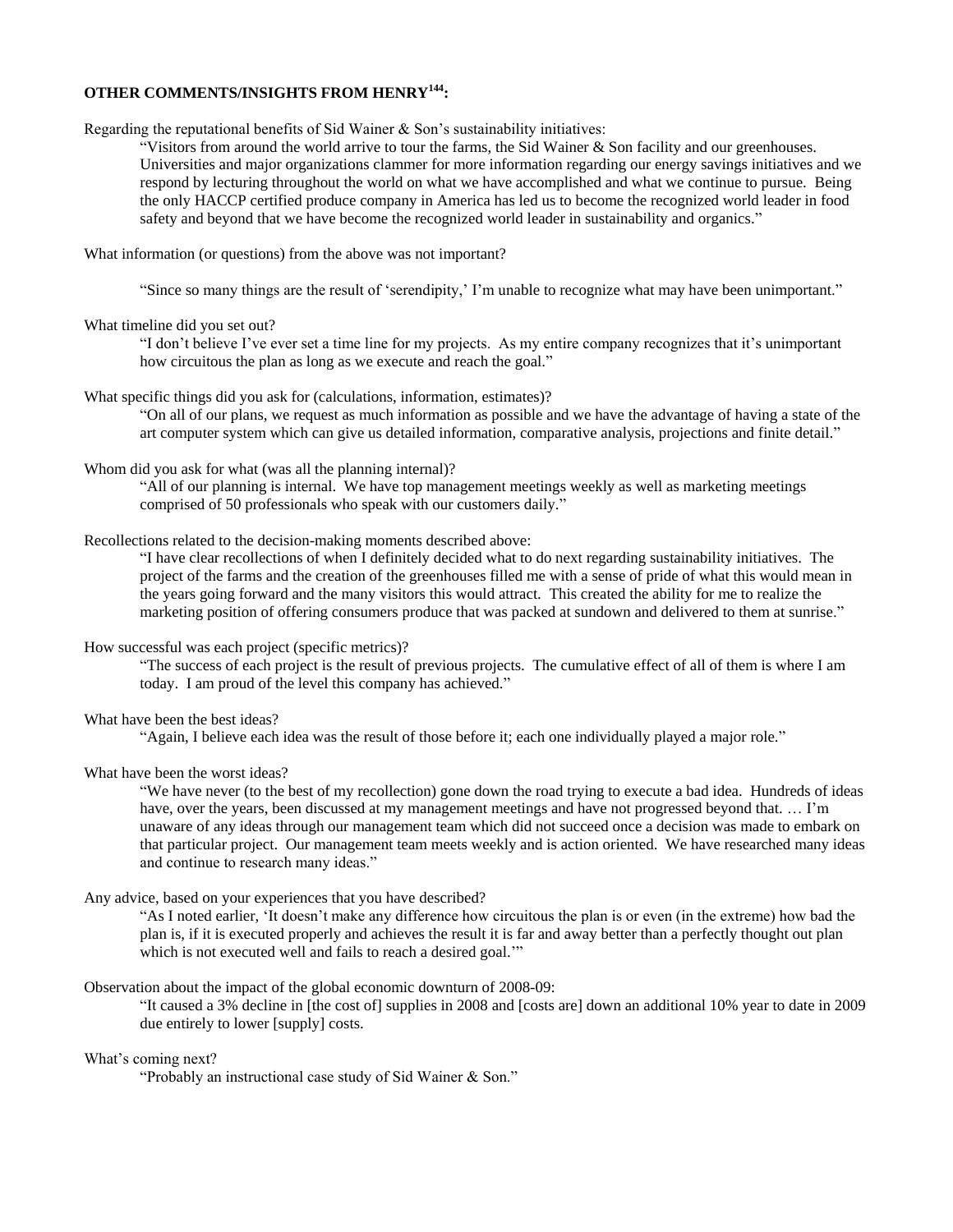## Footnotes

*Id.* 6 *Id.*

 $\overline{a}$ 

7 FDA HACCP homepage, *supra* note 2.

8 *See* Frank L. Bryan, *Hazard Analysis Critical Control Point Approach to Food Safety Past, Present, and Future*, 61 J. ENVTL. HEALTH 9 (1999). During the cold war, and the race to beat the Soviets into space, a high priority was placed on conducting hazard analyses of ingredients and processes;his was the start of the HACCP approach to food safety. *See id.* <sup>9</sup> David McSwane and Richard Linton, *Issues and Concerns in HACCP Development and Implementation for Retail Food* 

*Operations,* 62 J. ENVTL. HEALTH. (2000).

<sup>10</sup> *See* Bryan, *supra* note 8. Presently, there are software programs, as well as manuals, that can be used to assist in the development of HACCP systems. *See id.* Whatever is used to aid in the development of generic HACCP systems, the systems must be tailored to meet unique aspects of the production, processing, and preparation operations; the equipment being employed; the food being processed or prepared; and the personnel. *See id.*

 $11 \text{ U.S.}$  Food and Drug Administration, Hazard Analysis and Critical Control Point Principles and Application Guidelines, June 18. 2009, *available at*:

<http://www.fda.gov/food/foodsafety/HazardAnalysisCriticalControlPointsHACCP/ucm114868.htm> (*hereinafter:* FDA HACCP Guidelines, last visited May 31, 2011).

<sup>12</sup> See McSwane and Linton, *supra* note 9. If control is lost, the deviation should be detectable and appropriate steps should be taken to reestablish control immediately; software programs and manuals are sources that are available when problems arise. *See id.*

<sup>13</sup> *See id.*

<sup>14</sup> *See id.*

<sup>15</sup> *See Bryan, supra note 8.* The number of HACCP principles will increase from seven to 10 or more.

<sup>16</sup>*See id.*

<sup>17</sup> [U.S.](../../../../Downloads/U.S) FDA HACCP Guidelines, *supra* note 11.

<sup>18</sup> Wainer, *supra* note 1.

<sup>19</sup> *Id.*

<sup>20</sup> U.S. Green Building Council, What LEED Is, *available at*: <http://www.usgbc.org/DisplayPage.aspx?CMSPageID=1988> (last visited May 31, 2011).

<sup>21</sup> Green Seal, About Green Seal, *available at:* <http://www.greenseal.org/AboutGreenSeal.aspx> (last visited May 31, 2011). <sup>22</sup> University of Florida, Food Safety and Quality Program (Dec. 10, 2008), *available a*t:

<http://fycs.ifas.ufl.edu/foodsafety/IndexFSQP.HTM> (last visited May 31, 2011).

<sup>23</sup> Scientific Certification Systems, About Scientific Certification Systems, *available* 

*at*[:http://www.scscertified.com/about\\_scs.php](http://www.scscertified.com/about_scs.php) (last visited May 31, 2011).

<sup>24</sup> Institute for Green Business Certification, History of Institute for Green Business Certification, *available at:* 

<http://www.gbcertified.com/11-History.asp> (last visited May 31, 2011).

<sup>25</sup> Cynthia A. Williams, *Civil Society Initiatives and "Soft Law" in the Oil and Gas Industry*, 36 N.Y.U. J. INT'L L. & POL. 457, 496 (2004).

<sup>26</sup> *Id.*

<sup>27</sup> *See* Adam J. Sulkowski and D. Steven White, *Financial Performance, Pollution Measures and the Propensity to Use Corporate Responsibility Reporting: Implications for Business and Legal Scholarship*, 21 Colo. J. of Int'l Env't L. & Pol'y, 3 (2009).

<sup>28</sup> Green Business Bureau, *available at*[:http://www.gbb.org/about-us/](http://www.gbb.org/about-us/) (last visited May 31, 2011).

 $^{29}$  Interview with Ramon Kahn, Green Business Bureau, online (February 23, 2011).

<sup>30</sup> *Id.*

**<sup>31</sup>** 42 U.S.C. §9601 et seq. (1980).

<sup>32</sup> U.S. Environmental Protection Agency, Summary of the Comprehensive Environmental Response, Compensation, and Liability Act (Superfund), *available at:*

<http://www.epa.gov/regulations/laws/cercla.html> (last accessed May 31, 2011).

<sup>33</sup> *See* Adam J. Sulkowski, *There's Gold in Them Thar Brownfields: The Legal Framework of Brownfielding and Some Tips on for Getting Started*, 39 REAL ESTATE L. J., 1, 100-112 (2010).

<sup>1</sup> Interview with Henry Wainer, President and Owner, Sid Wainer & Son, NewBedford, MA (January 4, 2001).

<sup>2</sup> U.S. Food and Drug Administration, Hazard Analysis & Critical Control Points, *available at*:

<http://www.fda.gov/Food/FoodSafety/HazardAnalysisCriticalControlPointsHACCP/default.htm> (*hereinafter:* "FDA HACCP homepage", last accessed May 31, 2011).

<sup>3</sup> Wainer, *supra* note 1.

<sup>4</sup> U.S. Food and Drug Administration, History, *available at:* <http://www.fda.gov/AboutFDA/WhatWeDo/History/default.htm> (last visited May 31, 2011). 5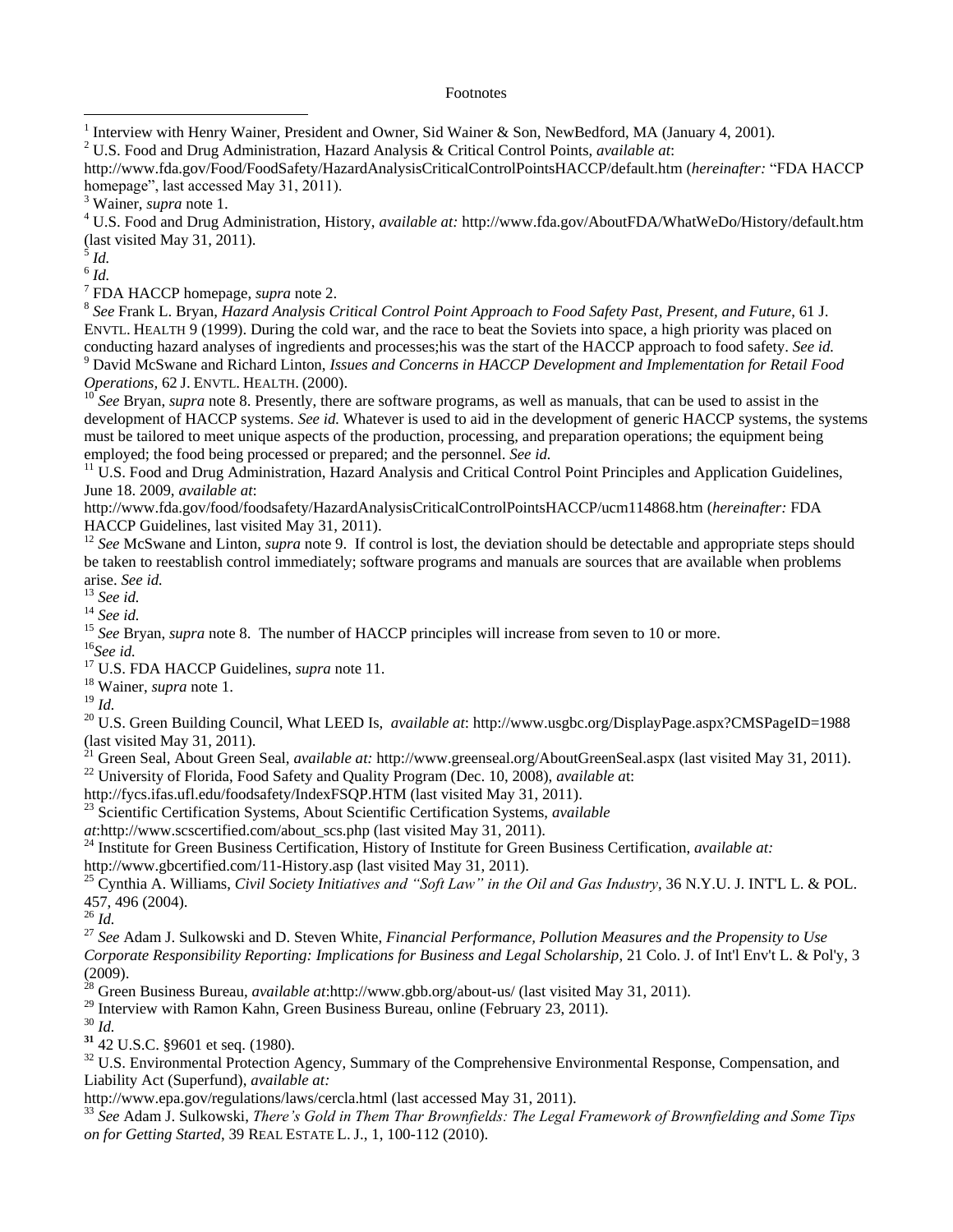34  $\frac{34}{35}$  *See id.* 

<sup>35</sup> *See id.* 

<sup>36</sup> Wainer, *supra* note 1.

<sup>37</sup> *Id.*

<sup>38</sup> *Id.* 

<sup>39</sup> Gabriel A. Espinosa, *Building on [Brownfields: A Catalyst for Neighborhood Revitalization](http://web2.westlaw.com/find/default.wl?referencepositiontype=S&serialnum=0119539188&referenceposition=8&rp=%2ffind%2fdefault.wl&sv=Split&rs=WLW10.03&db=100500&tf=-1&findtype=Y&fn=_top&mt=Westlaw&vr=2.0&pbc=DE4AD299&tc=-1&ordoc=0287718317)*, 11 VILL. ENVTL. L. J. 1, 8 [\(2000\),](http://web2.westlaw.com/find/default.wl?referencepositiontype=S&serialnum=0119539188&referenceposition=8&rp=%2ffind%2fdefault.wl&sv=Split&rs=WLW10.03&db=100500&tf=-1&findtype=Y&fn=_top&mt=Westlaw&vr=2.0&pbc=DE4AD299&tc=-1&ordoc=0287718317) citing Office of Solid Waste and Emergency Response, Environmental Protection Agency, Brownfields National Partnership Action Agenda (May 1997).

<sup>40</sup> John Chihak et al., *Public Administration Essay: [Developing Brownfields](http://web2.westlaw.com/find/default.wl?referencepositiontype=S&serialnum=0110076160&referenceposition=255&rp=%2ffind%2fdefault.wl&sv=Split&rs=WLW10.03&db=100179&tf=-1&findtype=Y&fn=_top&mt=Westlaw&vr=2.0&pbc=9BCCF945&tc=-1&ordoc=0300922146)*, 19 HAMLINE J. PUB. L. & POL"Y 254, 255 [\(1997\).](http://web2.westlaw.com/find/default.wl?referencepositiontype=S&serialnum=0110076160&referenceposition=255&rp=%2ffind%2fdefault.wl&sv=Split&rs=WLW10.03&db=100179&tf=-1&findtype=Y&fn=_top&mt=Westlaw&vr=2.0&pbc=9BCCF945&tc=-1&ordoc=0300922146)

 $41$  *Id.* at 366.

<sup>42</sup> Robert V. Percival et al., ENVIRONMENTAL REGULATION: LAW, SCIENCE, AND POLICY 311 (Aspen Publishers 5th ed. 2006) .

<sup>43</sup> [42 U.S.C. § 9601 \(1988\).](http://web2.westlaw.com/find/default.wl?tc=-1&docname=42USCAS9601&rp=%2ffind%2fdefault.wl&sv=Split&rs=WLW10.03&db=1000546&tf=-1&findtype=L&fn=_top&mt=Westlaw&vr=2.0&pbc=DE4AD299&ordoc=0287718317)

<sup>44</sup> [Faith R. Dylewski,](http://web2.westlaw.com/find/default.wl?tf=-1&rs=WLW10.04&fn=_top&sv=Split&docname=0273621601&tc=-1&pbc=12E7F16C&ordoc=0287718317&findtype=h&db=PROFILER-WLD&vr=2.0&rp=%2ffind%2fdefault.wl&mt=Westlaw) *Ohio's Brownfield Problem and Possible Solutions: What Is Required for a Successful Brownfield Initiative?* 35 AKRON L. REV. 81, 82 (2001).

<sup>45</sup> Julia A. Solo, Comment, *[Urban Decay and the Role of Superfund: Legal Barriers to Redevelopment and Prospects for](http://web2.westlaw.com/find/default.wl?tf=-1&rs=WLW10.04&referencepositiontype=S&serialnum=0105326486&fn=_top&sv=Split&referenceposition=294&pbc=12E7F16C&tc=-1&ordoc=0287718317&findtype=Y&db=1104&vr=2.0&rp=%2ffind%2fdefault.wl&mt=Westlaw)  Change,* 43 BUFF. L. REV. [285, 294-95 \(1995\).](http://web2.westlaw.com/find/default.wl?tf=-1&rs=WLW10.04&referencepositiontype=S&serialnum=0105326486&fn=_top&sv=Split&referenceposition=294&pbc=12E7F16C&tc=-1&ordoc=0287718317&findtype=Y&db=1104&vr=2.0&rp=%2ffind%2fdefault.wl&mt=Westlaw)

<sup>46</sup> Brian C. Walsh, Statute, *[Seeding the Brownfields: A Proposed Statute Limiting Environmental Liability for Prospective](http://web2.westlaw.com/find/default.wl?tf=-1&rs=WLW10.04&referencepositiontype=S&serialnum=0107277652&fn=_top&sv=Split&referenceposition=202&pbc=12E7F16C&tc=-1&ordoc=0287718317&findtype=Y&db=1155&vr=2.0&rp=%2ffind%2fdefault.wl&mt=Westlaw)  Purchasers,* 34 HARV. J. ON LEGIS[. 191, 202-03 \(1997\).](http://web2.westlaw.com/find/default.wl?tf=-1&rs=WLW10.04&referencepositiontype=S&serialnum=0107277652&fn=_top&sv=Split&referenceposition=202&pbc=12E7F16C&tc=-1&ordoc=0287718317&findtype=Y&db=1155&vr=2.0&rp=%2ffind%2fdefault.wl&mt=Westlaw)

<sup>47</sup> Dylewski, *supra* note 44, at 82.

<sup>48</sup> Joel B. Eisen, *"Brownfields of Dreams"?: Challenges and Limits of Voluntary Cleanup Programs and Incentives*, U. ILL. L. REV. 883, 883-884 (1996) [hereinafter *Brownfields of Dreams*].

<sup>49</sup> [Pub. L. No. 99-499, 100 Stat. 1613 \(1986\).](http://web2.westlaw.com/find/default.wl?tf=-1&rs=WLW10.04&fn=_top&sv=Split&docname=UUID(IB563105192-3E40B8A9DF6-14B88C27691)&tc=-1&pbc=737C5555&ordoc=0108845883&findtype=l&db=1077005&vr=2.0&rp=%2ffind%2fdefault.wl&mt=Westlaw) *See* David J. Hayes & Conrad B. MacKerron, *Superfund II: A New Mandate, A BNA Special Report,* 17 ENV'T REP. 1 (BNA) (Feb. 13, 1987).

*<sup>50</sup> Id.*

<sup>51</sup> Jonathan D Weiss, The Clinton Administration's Brownfields Initiative, in BROWNFIELDS: A COMPREHENSIVE GUIDE TO REDEVELOPING CONTAMINATED PROPERTY, 41 (Todd S. Davis & Kevin D. Margolis eds., 1997).

<sup>52</sup> Carol M. Browner, *Brownfields are Becoming Places of Opportunity*, 13 J. NAT RESOURCES & ENVTL. L. I, V (1997-1998).

<sup>53</sup> *Brownfields of Dreams, supra* note 48 at 980.

<sup>54</sup> *See* Earl Lane, *EPA Vows to Speed Waste Cleanups Goal to Triple Work at Superfund Sites*, NEWSDAY, October 3, 1991. <sup>55</sup> Percival, *supra* note 42 at 91.

<sup>56</sup> Michael J. Barcelona, *Whither Superfund?* 28 GROUND WATER MONITORING & REMEDIATION 4, 36–40 (Fall 2008).

<sup>57</sup> *See* John Heilprin, *Report: Superfund Shortfall Keeps Dumps Toxic*, CONTRA COSTA TIMES, January 9, 2004.

<sup>58</sup> Small Business Liability Relief and Brownfields Revitalization Act of 2002, [42 U.S.C. §§9604](http://web2.westlaw.com/find/default.wl?tf=-1&rs=WLW10.03&fn=_top&sv=Split&docname=42USCAS9604&tc=-1&pbc=CBAF4801&ordoc=0343582371&findtype=L&db=1000546&vr=2.0&rp=%2ffind%2fdefault.wl&mt=Westlaw)[-9605,](http://web2.westlaw.com/find/default.wl?tf=-1&rs=WLW10.03&fn=_top&sv=Split&docname=42USCAS9605&tc=-1&pbc=CBAF4801&ordoc=0343582371&findtype=L&db=1000546&vr=2.0&rp=%2ffind%2fdefault.wl&mt=Westlaw) [9607,](http://web2.westlaw.com/find/default.wl?tf=-1&rs=WLW10.03&fn=_top&sv=Split&docname=42USCAS9607&tc=-1&pbc=CBAF4801&ordoc=0343582371&findtype=L&db=1000546&vr=2.0&rp=%2ffind%2fdefault.wl&mt=Westlaw) [9622,](http://web2.westlaw.com/find/default.wl?tf=-1&rs=WLW10.03&fn=_top&sv=Split&docname=42USCAS9622&tc=-1&pbc=CBAF4801&ordoc=0343582371&findtype=L&db=1000546&vr=2.0&rp=%2ffind%2fdefault.wl&mt=Westlaw) [9628](http://web2.westlaw.com/find/default.wl?tf=-1&rs=WLW10.03&fn=_top&sv=Split&docname=42USCAS9628&tc=-1&pbc=CBAF4801&ordoc=0343582371&findtype=L&db=1000546&vr=2.0&rp=%2ffind%2fdefault.wl&mt=Westlaw)  [\(2002\).](http://web2.westlaw.com/find/default.wl?tf=-1&rs=WLW10.03&fn=_top&sv=Split&docname=42USCAS9628&tc=-1&pbc=CBAF4801&ordoc=0343582371&findtype=L&db=1000546&vr=2.0&rp=%2ffind%2fdefault.wl&mt=Westlaw)

<sup>59</sup> *Id. See* Stanley A. Millan, *Contemporary CERCLA: Reversals of Fortune and Black Holes*, 16 FORDHAM ENVTL. L. REV. 183, 184 (2005).

<sup>60</sup> *See* Joel A. Mintz, *[New Loopholes or Minor Adjustments?: A Summary and Evaluation of the Small Business Liability](http://web2.westlaw.com/find/default.wl?tf=-1&rs=WLW10.04&referencepositiontype=S&serialnum=0295877099&fn=_top&sv=Split&referenceposition=406&pbc=969F8FDF&tc=-1&ordoc=0300922146&findtype=Y&db=1473&vr=2.0&rp=%2ffind%2fdefault.wl&mt=Westlaw)  [Relief and Brownfields Revitalization Act](http://web2.westlaw.com/find/default.wl?tf=-1&rs=WLW10.04&referencepositiontype=S&serialnum=0295877099&fn=_top&sv=Split&referenceposition=406&pbc=969F8FDF&tc=-1&ordoc=0300922146&findtype=Y&db=1473&vr=2.0&rp=%2ffind%2fdefault.wl&mt=Westlaw)*, 20 Pace Envtl. L. Rev. 405, 406 (2002).

<sup>61</sup> [42 U.S.C. § 9601\(35\)](http://web2.westlaw.com/find/default.wl?tf=-1&rs=WLW10.04&referencepositiontype=T&referenceposition=SP%3b4cf600006f201&fn=_top&sv=Split&docname=42USCAS9601&tc=-1&pbc=969F8FDF&ordoc=0300922146&findtype=L&db=1000546&vr=2.0&rp=%2ffind%2fdefault.wl&mt=Westlaw) (2003); Scott Reisch, *The [Brownfields Amendments: New Opportunities, New Challenges -](http://web2.westlaw.com/find/default.wl?tf=-1&rs=WLW10.04&referencepositiontype=S&serialnum=0289643746&fn=_top&sv=Split&referenceposition=100&pbc=969F8FDF&tc=-1&ordoc=0300922146&findtype=Y&db=1116&vr=2.0&rp=%2ffind%2fdefault.wl&mt=Westlaw) Part I*, 31 COLO. LAW. [99, 100-102 \(2002\).](http://web2.westlaw.com/find/default.wl?tf=-1&rs=WLW10.04&referencepositiontype=S&serialnum=0289643746&fn=_top&sv=Split&referenceposition=100&pbc=969F8FDF&tc=-1&ordoc=0300922146&findtype=Y&db=1116&vr=2.0&rp=%2ffind%2fdefault.wl&mt=Westlaw)

<sup>62</sup> [Amy Pilat McMorrow,](http://web2.westlaw.com/find/default.wl?tc=-1&docname=0358926601&rp=%2ffind%2fdefault.wl&sv=Split&rs=WLW10.03&db=PROFILER-WLD&tf=-1&findtype=h&fn=_top&mt=Westlaw&vr=2.0&pbc=9BCCF945&ordoc=0300922146) Note and Comment: *CERCLA Liability Redefined: An Analysis of the Small Business Liability Relief and Brownfields Revitalization Act and Its Impact on State Voluntary Cleanup Programs*, 20 GA. ST. U. L. REV. 1087, 1113 (2004).

<sup>63</sup> Donald B. Mitchell, Jr., "*Brownfields" and Small Business Superfund Amendments: Important New Changes in Real Estate Practice and in Liability Relief*, 4 ENVTL. TRANSACTIONS, AUDITS, AND BROWNFIELDS COMMITTEE NEWSL. (American Bar Association, Chicago, Ill.), Mar. 2002.

<sup>64</sup> [McMorrow,](http://web2.westlaw.com/find/default.wl?tc=-1&docname=0358926601&rp=%2ffind%2fdefault.wl&sv=Split&rs=WLW10.03&db=PROFILER-WLD&tf=-1&findtype=h&fn=_top&mt=Westlaw&vr=2.0&pbc=9BCCF945&ordoc=0300922146) *supra* note 62, at 1126.

<sup>65</sup> U.S. Environmental Protection Agency, RECOVERY ACT PROGRAM PLAN: BROWNFIELDS AND LAND REVITALIZATION 1 (MAY 15, 2009) available at www.epa.gov/recovery/plans/brownfields.pdf (last visited April 20, 2010).

<sup>66</sup> Hope Whitney, *[Cities and Superfund: Encouraging Brownfield Redevelopment](http://web2.westlaw.com/find/default.wl?referencepositiontype=S&serialnum=0294187336&referenceposition=82&rp=%2ffind%2fdefault.wl&sv=Split&rs=WLW10.03&db=1450&tf=-1&findtype=Y&fn=_top&mt=Westlaw&vr=2.0&pbc=9BCCF945&tc=-1&ordoc=0300922146)*, 30 ECOLOGY L. Q. 59, 82 (2003), at 71 n.62.

<sup>67</sup> Joel B. Eisen, *A Case Study of Sustainable Development: Brownfields*, 32 ENVTL. L. REP. 10420, 10422 n.28 (2002). <sup>68</sup> *Id.* at 10422.

<sup>69</sup> Jeffrey A. Kodish, *Restoring Inactive and Abandoned Mine Sites: A Guide to Managing Environmental Liabilities*, 16 J. ENVTL. L. & LITIG. 381, 414 (2001).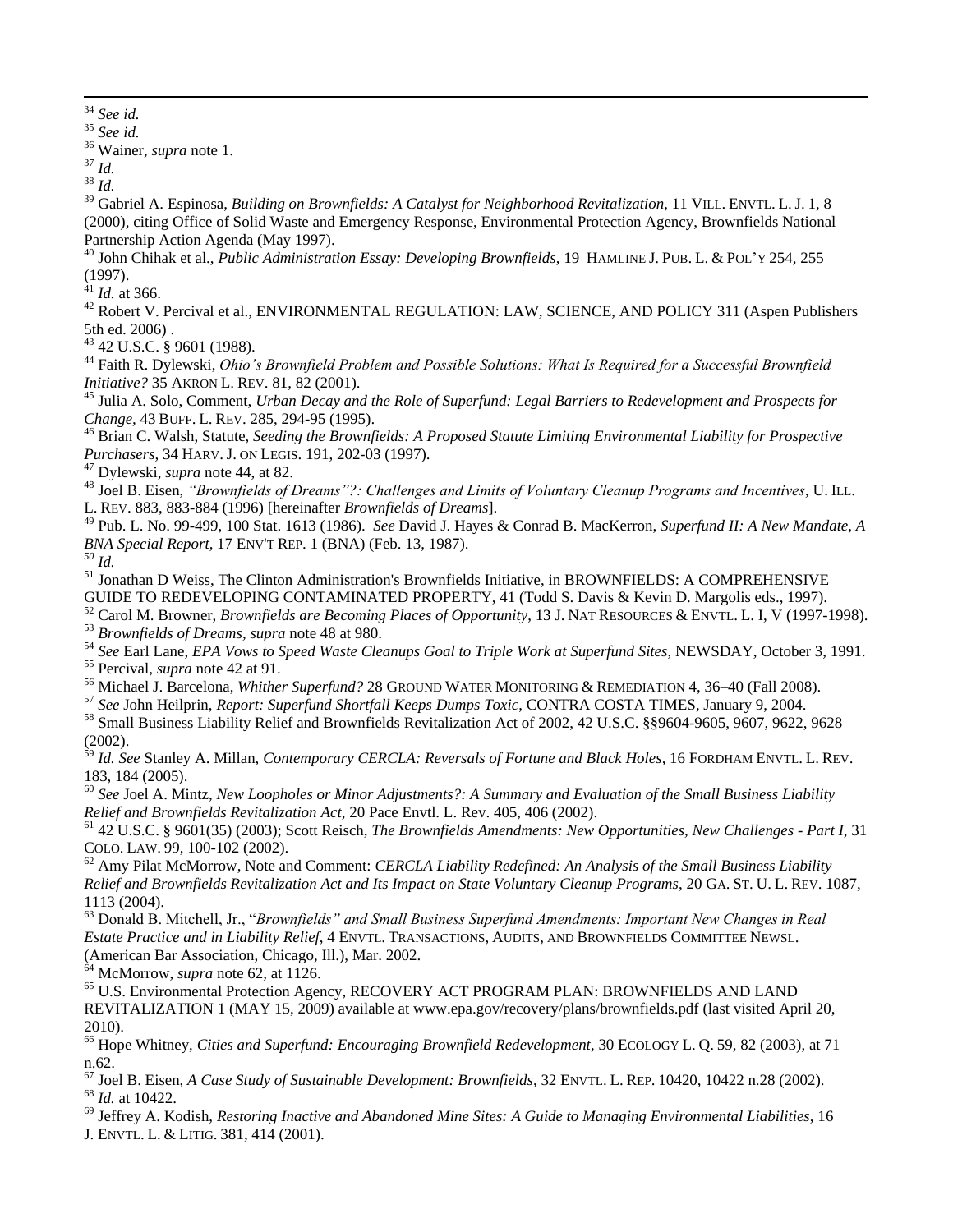<sup>70</sup> John Bagwell, *The [Brownfields Revitalization Amendment Act: DC's So-Slow Site Cleanup--Don't it Make Your](http://web2.westlaw.com/find/default.wl?tf=-1&rs=WLW10.04&referencepositiontype=S&serialnum=0289910013&fn=_top&sv=Split&referenceposition=862&pbc=C1527255&tc=-1&ordoc=0300922146&findtype=Y&db=106616&vr=2.0&rp=%2ffind%2fdefault.wl&mt=Westlaw)  Brownfields Blue?*, 26 WM. & MARY ENVTL. L. & POL'Y REV. [855, 862-63 \(2002\).](http://web2.westlaw.com/find/default.wl?tf=-1&rs=WLW10.04&referencepositiontype=S&serialnum=0289910013&fn=_top&sv=Split&referenceposition=862&pbc=C1527255&tc=-1&ordoc=0300922146&findtype=Y&db=106616&vr=2.0&rp=%2ffind%2fdefault.wl&mt=Westlaw) For a greater elaboration upon key characteristics of VCPs, *see* McMorrow, *supra* note 62.

<sup>71</sup> Sarah W. Rubenstein, *CERCLA's Contribution to the Federal Brownfields Problem: A Proposal for Federal Reform*, 4 U. CHI. L. SCH. ROUNDTABLE 149, 170-71 (1997).

<sup>72</sup> Michael J. Minkus, Student Comment, *Fighting Uncertainty: Municipal Partnerships with Redevelopment Agencies Can Mitigate Uncertainty to Encourage Brownfield Redevelopment*, 1 GOLDEN GATE U. ENVTL. L. J. 308-309, (2007).

<sup>73</sup> *See* [Jeffery Jeep](http://web2.westlaw.com/find/default.wl?tf=-1&rs=WLW10.03&fn=_top&sv=Split&docname=0139583201&tc=-1&pbc=A927090C&ordoc=0350891672&findtype=h&db=PROFILER-WLD&vr=2.0&rp=%2ffind%2fdefault.wl&mt=Westlaw) and Mike Blazer, *A Local Government Perspective on Growing Smart in Brownfields,* 22 DCBA BRIEF 31-32 (2010); [Matthew D. Fortney](http://web2.westlaw.com/find/default.wl?tf=-1&rs=WLW10.04&fn=_top&sv=Split&docname=0369302301&tc=-1&pbc=7F638552&ordoc=0328937229&findtype=h&db=PROFILER-WLD&vr=2.0&rp=%2ffind%2fdefault.wl&mt=Westlaw) *Devolving Control Over Mildly Contaminated Property: The Local Cleanup Program,*  100 NW. U. L. REV. 1863 (2006).

<sup>74</sup> *Id.*

 $\overline{a}$ 

<sup>75</sup> *See* Mark McIntyre, *How PlaNYC Will Facilitate Brownfield Redevelopment,* 54 N.Y.L. SCH. L. REV. 431 (2010).

<sup>76</sup> *Id.* at 432.

<sup>77</sup> *See* City of New York, Mayor Michael R. Bloomberg, PlaNYC, A Greener, Greater New York 4-6 (2007), *available at* http:// www.nyc.gov/html/planyc2030/downloads/pdf/full\_report.pdf (last visited April 19, 2010) [hereinafter PlaNYC]. <sup>78</sup> *Id.* at 44-49.

<sup>79</sup> *See* Mark McIntyre, *supra* note 75 , at 432.

<sup>80</sup> *Id.* at 432-433.

<sup>81</sup> *See* PlaNYC, *supra* note 77, at 44-49.

<sup>82</sup> See City of New York, Mayor Michael R. Bloomberg, PlaNYC, Progress Report 2009 13-15 (2009), *available at* http:// www.nyc.gov/html/planyc2030/downloads/pdf/planyc\_progress\_report\_2009.pdf [hereinafter Progress Report].

<sup>83</sup> Joel B. Eisen, *Brownfields Development: From Individual Sites to Smart Growth*, 39 ENVTL. L. REP. NEWS & ANALYSIS 10285, 10420 (2009) [hereinafter *Brownfields Development*]; THE UNITED STATES CONFERENCE OF MAYORS, RECYCLING AMERICA'S LAND: A NATIONAL REPORT ON BROWNFIELDS REDEVELOPMENT 12 (2006) *available at:* <http://www.smartgrowth.org/library/articles.asp?art=2510&res=1024> (last visited April 20, 2010) [hereinafter RECYCLING AMERICA'S LAND].

 $84$  Over 120 cities estimated that 2,579 sites were "mothballed," or, in other words, sites that the owners did not intend to redevelop or sell due to contamination. *Id.*

<sup>85</sup> John B. Stephenson, *Stakeholders Cite Additional Measures That Could Complete EPA's Efforts to Clean Up and Redevelop Properties*, Brownfield Redevelopment (Apr. 5, 2005), *available at:* <http://www.gao.gov/new.items/d05450t.pdf> <sup>86</sup> According to the U.S. Conference of Mayors 2007 report, 82 responding cities estimated that redeveloping brownfields

could accommodate 2.8 million households. Evans Paul, *Environmental and Economic Impacts of Brownfields Redevelopment* (July 2008), *available at:*

[http://www.developingspokane.org/docs/Target\\_Areas/Brownfields/EnvironEconImpactsBFRedev.pdf](http://www.developingspokane.org/docs/Target_Areas/Brownfields/EnvironEconImpactsBFRedev.pdf)

<sup>87</sup> EPA Brownfields Program Benefits, U.S. Envtl. Prot. Agency (Apr. 27, 2011), *available at:*

<http://www.epa.gov/brownfields/index.html> (last visited May 31, 2011).

<sup>88</sup> The 2007 U.S. Conference of Mayors survey indicates that 150 cities have successfully redeveloped 1,578 brownfields sites. Eighty of the reporting cities also listed permanent job impacts which totaled 115,600 jobs. Evans Paull,

*Environmental and Economic Impacts of Brownfields Redevelopment* (July 2008), available at

[http://www.developingspokane.org/docs/Target\\_Areas/Brownfields/EnvironEconImpactsBFRedev.pdf](http://www.developingspokane.org/docs/Target_Areas/Brownfields/EnvironEconImpactsBFRedev.pdf) (last visited May 31, 2011).

<sup>89</sup> Alberto Longo & Anna Alberini, *What are the Effects of Contaimination Risks on Commercial and Industrial Properties? Evidence from Baltimore, Maryland* (Oct. 20, 2005), available at [http://www-sre.wu-](http://www-sre.wu-wien.ac.at/ersa/ersaconfs/ersa06/papers/413.pdf)

[wien.ac.at/ersa/ersaconfs/ersa06/papers/413.pdf](http://www-sre.wu-wien.ac.at/ersa/ersaconfs/ersa06/papers/413.pdf) (last visited May 31, 2011).

<sup>90</sup> *Id*.

<sup>91</sup>*Id.*.

<sup>92</sup> Espinosa, *supra* note 39 at 3.

<sup>93</sup> *Id.*

<sup>94</sup> Minkus, *supra* note 72 at 268-269 and 316 (2007).

<sup>95</sup> Kris Wernstedt et al., *Insuring Redevelopment at Contaminated Urban Properties,* 8 Public Works Management & Policy VIII 2, 85-98 (2003).

<sup>96</sup> U.S. Envtl. Prot. Agency, *Siting Renewable Energy on Potentially Contaminated Land and Mine Sites*, *available at* <http://www.epa.gov/oswercpa/index.htm> (last visited May 31, 2011).

 $97 \text{ U.S.}$  Envtl. Prot. Agency, RE-Powering America's Land: Renewable Energy on Potentially Contaminated Land and Mine Sites, (2008), *available at:* [http://www.epa.gov/oswercpa/docs/repower\\_contaminated\\_land\\_factsheet.pdf](http://www.epa.gov/oswercpa/docs/repower_contaminated_land_factsheet.pdf) (last visited May 31, 2011).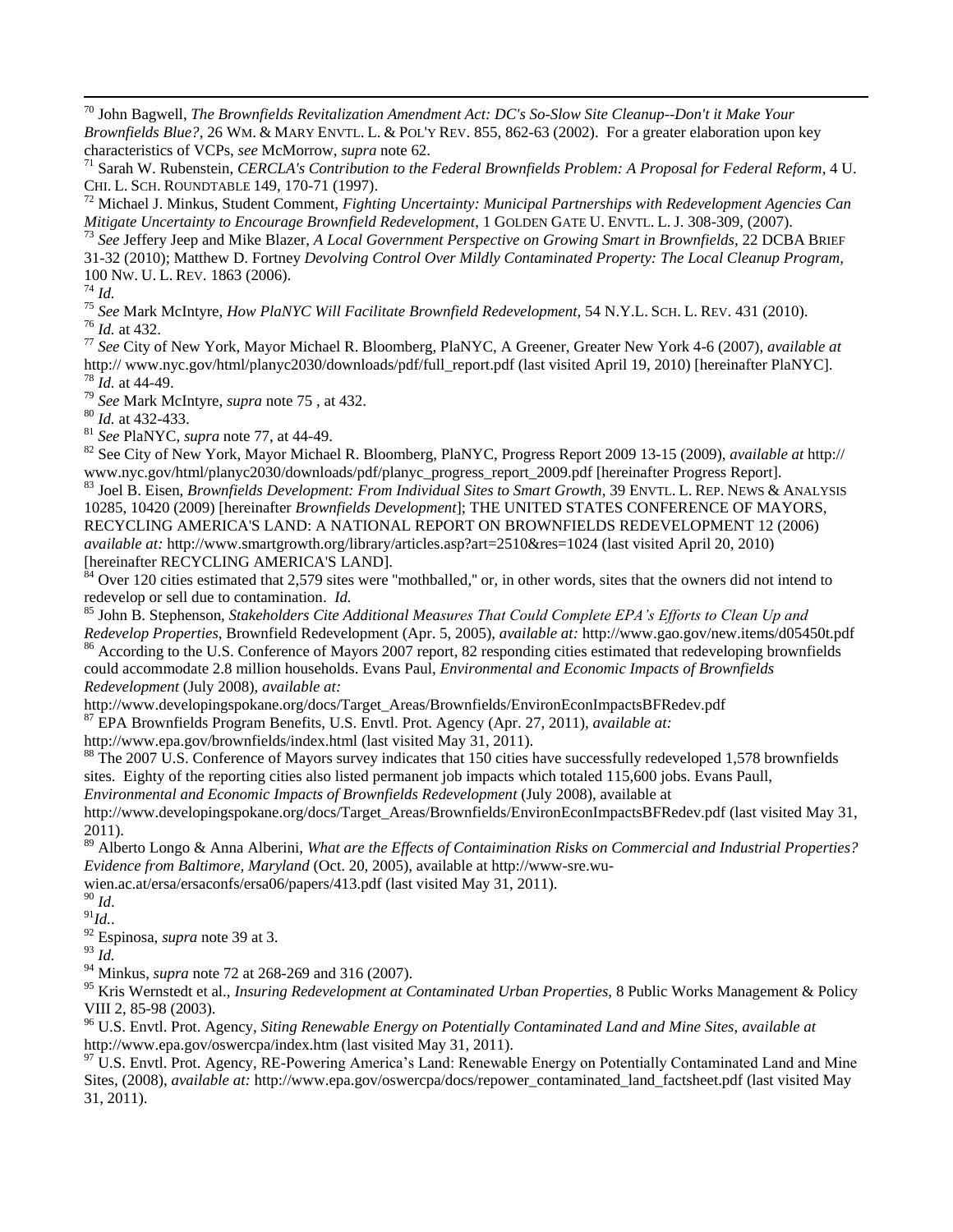<sup>100</sup> Jason Perez-Dormitzer, *See How Their Gardens Grow,* (Nov. 14, 2004), SOUTHCOAST TODAY, *available* 

*at:*<http://www.southcoasttoday.com/apps/pbcs.dll/article?AID=/20041114/NEWS/311149960&cid=sitesearch> (last visited May 31, 2011).

<sup>101</sup> Wainer, *supra* note 1.

<sup>102</sup> Wainer, *supra* note 1.

<sup>103</sup> Wainer, *supra* note 1.

<sup>104</sup> Claude Menard & Peter Klein, *Organizational Issues in the Agri-Food Sector: Toward a Comparative Approach*, (Jan. 7, 2004), available a[t http://129.3.20.41/eps/io/papers/0401/0401005.pdf](http://129.3.20.41/eps/io/papers/0401/0401005.pdf)

 $105$  *Id.* 

 $\overline{a}$ 

<sup>106</sup> *Id.*

<sup>107</sup> Sustainable Table, The Issues: Family Farms (2007), *available at:*<http://www.sustainabletable.org/issues/familyfarms/> (last visited May 31, 2011).

<sup>108</sup> *Id.* "The dramatic expansion of industrial agriculture (or [factory farming\)](http://www.sustainabletable.org/issues/factoryfarming) has made it increasingly difficult for small family farmers in the U.S to stay in business. Instead, the food industry has become dominated by a handful of giant corporations which benefit from [government policies](http://www.sustainabletable.org/issues/policy) that favor large-scale production." *Id.* 109 *Id.*

<sup>110</sup> *Id.* "Perhaps most importantly, family farmers serve as responsible stewards of the land. Unlike industrial agriculture operations, which pollute communities with chemical [pesticides,](http://www.sustainabletable.org/issues/pesticides) noxious [fumes](http://www.sustainabletable.org/issues/airpollution) and excess [manure,](http://www.sustainabletable.org/issues/waste) small family farmers live on or near their farms and strive to preserve the surrounding environment for future generations." *Id.*

<sup>111</sup> *Id.*

<sup>112</sup> *Id.*

<sup>113</sup> *Id.*

<sup>114</sup> *Id.* Since these farmers have a vested interest in their communities, they are more likely to use sustainable farming techniques to protect natural resources and human health. *Id.*

<sup>115</sup> Paul Hepperly, Organic Farming Sequesters Atmospheric Carbon and Nutrients in Soils (Oct. 10, 2003), *available at*: <http://www.strauscom.com/rodale-whitepaper/> (last visited May 31, 2011).

 $^{116}$ *Id.* 

<sup>117</sup> Wainer, *supra* note 1.

- <sup>118</sup> *Id.*
- <sup>119</sup> *Id.*

<sup>120</sup> *Id.*

<sup>121</sup> *Id.*

<sup>122</sup> *Id.*

<sup>123</sup> *Id.*

 $124$  *Id.* 

<sup>125</sup> Sid Wainer & Son, Wainer & Son Experiments with New Crops on Dartmouth Farm, *available* 

*at:*<http://www.sidwainer.com/gardensgrow.asp>(last visited April 25, 2011).

<sup>126</sup> ITC eChoupal, Stockholm Challenge, *available at:* <http://www.stockholmchallenge.org/project/data/itc-echoupal> (last visited May 31, 2011).

<sup>127</sup> Slow Food USA, What Is Slow Food, *available at:* [http://www.slowfoodusa.org/index.php/slow\\_food/](http://www.slowfoodusa.org/index.php/slow_food/) (last visited May 31, 2011).

<sup>128</sup> Slow Food USA, About Us, Slow Food, available at [http://www.slowfood.com/international/1/about-us?-](http://www.slowfood.com/international/1/about-us?-session=query_session:AD4C9F8E0cf77125E1TyI2E6DAEC)

[session=query\\_session:AD4C9F8E0cf77125E1TyI2E6DAEC\(](http://www.slowfood.com/international/1/about-us?-session=query_session:AD4C9F8E0cf77125E1TyI2E6DAEC)last visited May 31, 2011).

<sup>129</sup> Slow Food USA, Next Generation, *available at:*<http://www.slowfood.com/international/18/next-generation> (last visited May 31, 2011).

<sup>130</sup> Wainer, *supra* note 1.

<sup>131</sup> Food and Agriculture Organization of the United Nations, What are Good Agricultural Practices? (2008), *available at:* [http://www.fao.org/prods/GAP/index\\_en.htm](http://www.fao.org/prods/GAP/index_en.htm) (last visited May 31, 2011).

<sup>132</sup> Anne-Sophie Poisot, Summary Analysis of Codes, Guidelines, and standards related to Good Agricultural Practices (Nov. 12, 2003), *available at:* <http://www.fao.org/prods/gap/Docs/PDF/2-SummaryAnalysisRelevantCodesEXTERNAL.pdf> (last visited May 31, 2011).

<sup>133</sup> U.S. Food and Drug Administration, Guidance for Industry: Guide to Minimize Microbial Food Safety Hazards for Fresh Fruits and Vegetables (Oct. 26, 1998) *available at:*

<sup>98</sup> Don Cuddy, *From the Ashes Sid Wainer Greenhouse rejuvenates Former Mill Site*, Feb. 10, 2008, SOUTHCOAST TODAY, *available at*:<http://www.southcoasttoday.com/apps/pbcs.dll/article?AID=/20080210/NEWS/802100332&cid=sitesearch> (last visited May 31, 2011).

<sup>99</sup> Wainer, *supra* note 1.